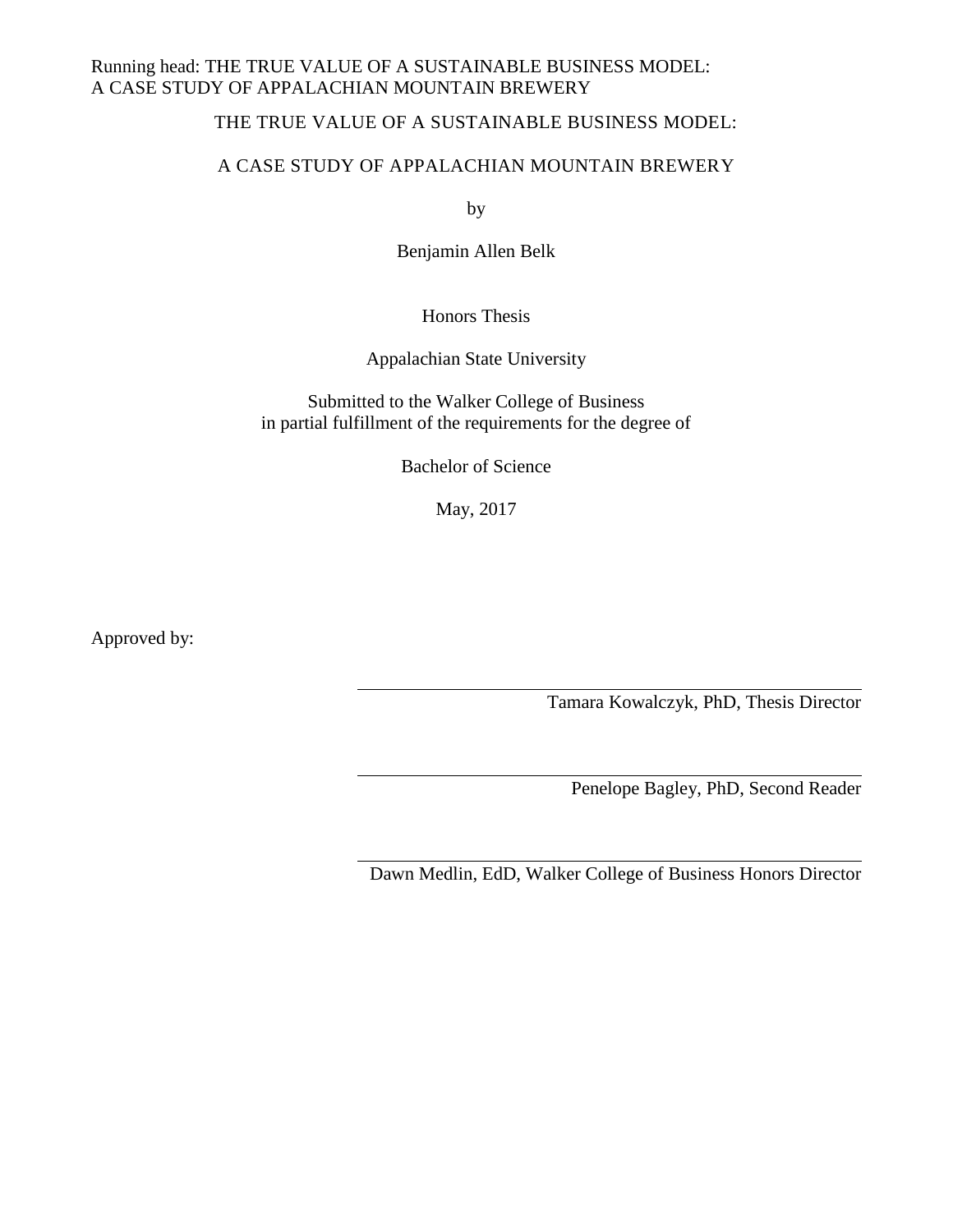# **Table of Contents**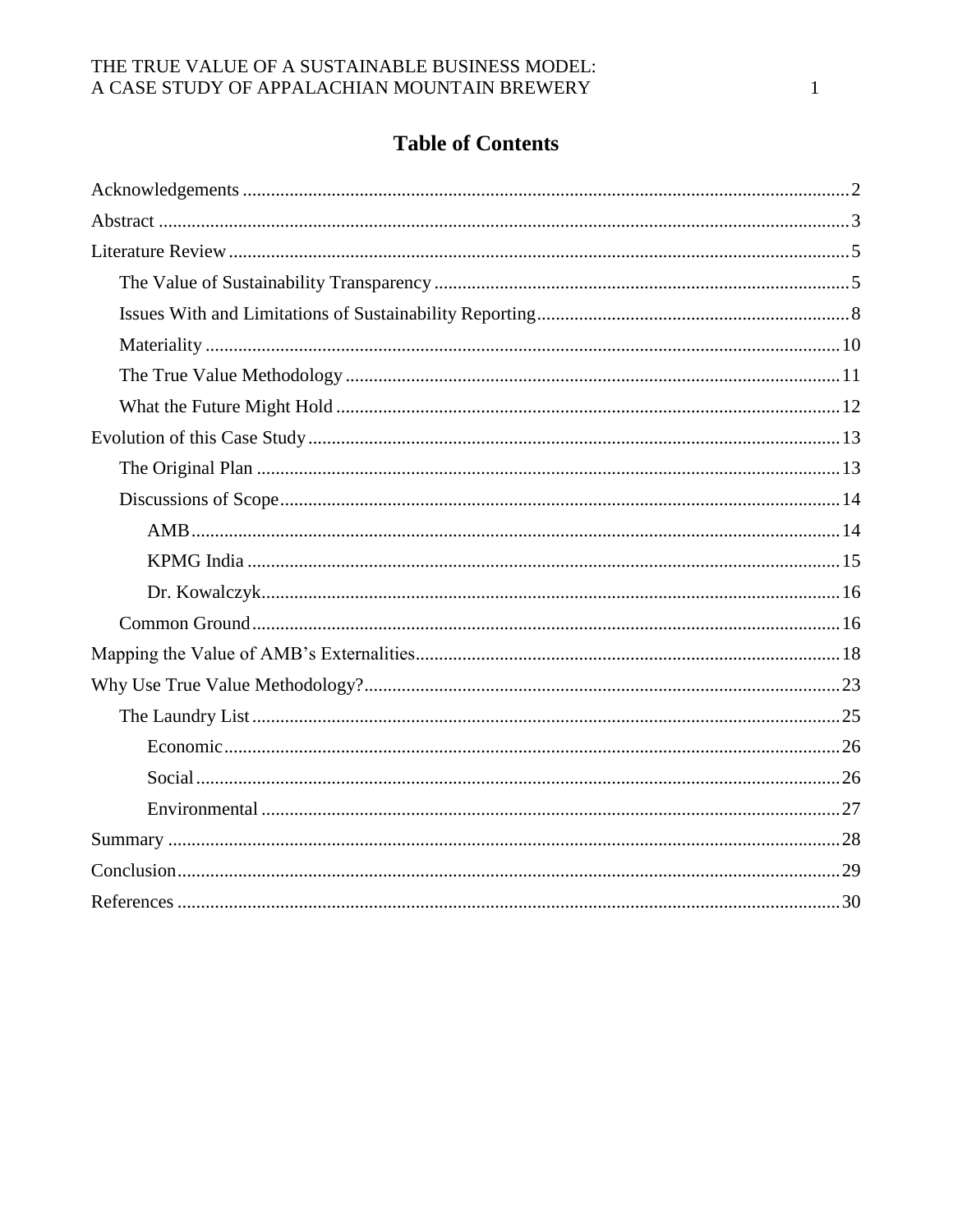### **Acknowledgements**

A big thanks to Appalachian Mountain Brewery for the opportunity to work with their employees and study the way they do business.

A big thanks to my thesis advisor Dr. Kowalczyk, whose initial guidance led me to this topic, and made a large positive difference in the quality of my Appalachian education.

A big thanks to the College of Business Honors Program for providing the opportunity for students like myself to further explore topics of interest alongside knowledgeable faculty and similarly motivated students.

A big thanks to Appalachian State University for a unique and unforgettable journey through the last four years.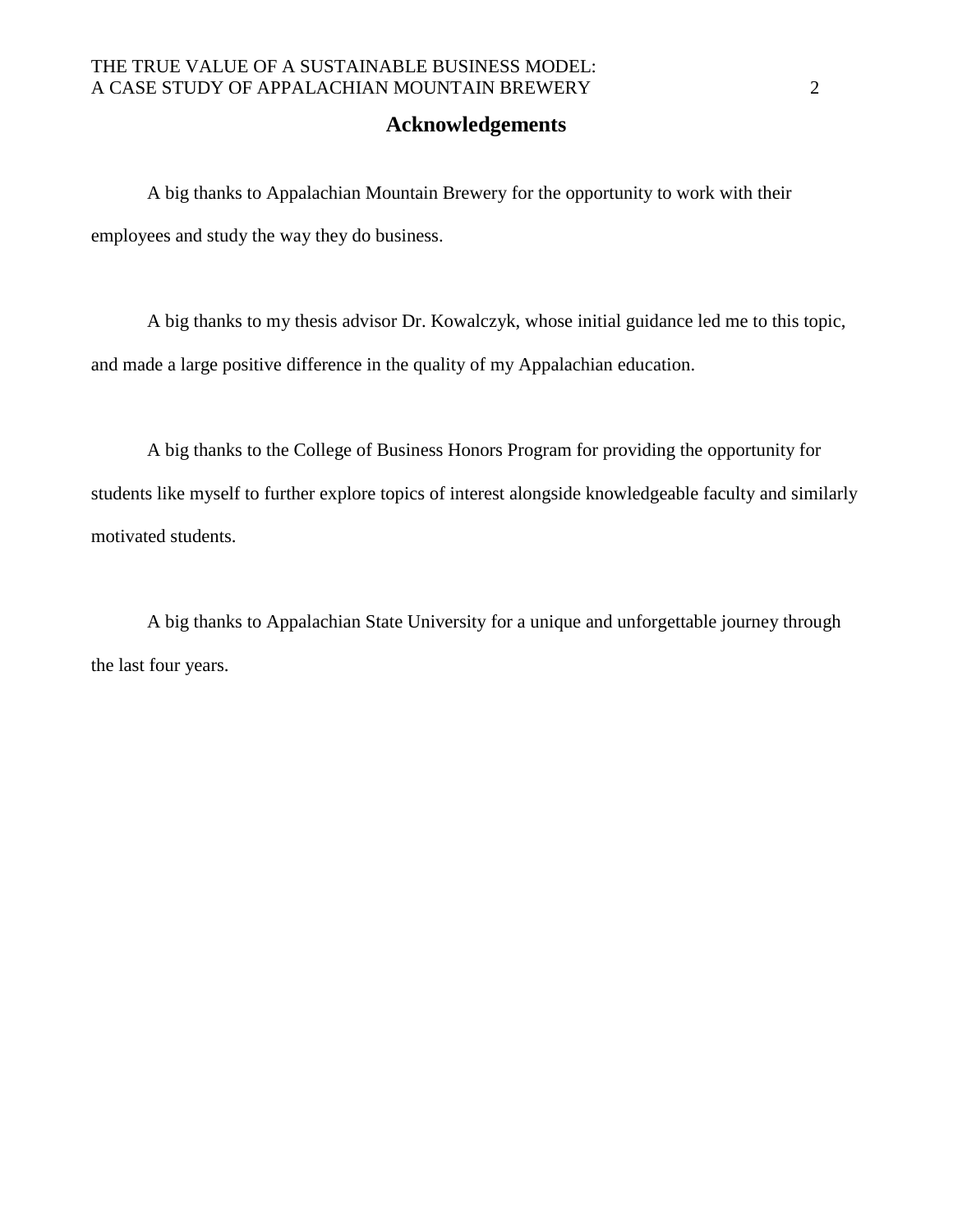#### **Abstract**

This is a case study of Appalachian Mountain Brewery, done in an effort to understand and quantify the true value of sustainable business models and material non-financial disclosure. The objective of the preliminary review of literature was to understand some of the problems associated with sustainability reporting. The research objective was to understand where certain business activities performed by AMB create value for society. The case study was performed in collaboration with executives at AMB, many of whom are Appalachian State graduate Alumni, and with employees at KPMG, a firm that is valuing businesses using non-financial metrics with their "True Value Methodology." The case study uses this methodology and creates a simplified version of a "True Value" report, mapping the value chain of non-financial metrics which materially affect the economic, social, and environmental externalities and impacts that Appalachian Mountain Brewery has on the world around it.

Research around the problems associated with sustainability reporting starts with an in-depth literature review of the value of sustainability reporting and the increased transparency associated with disclosure. A first look into this topic has yielded proven benefits such as: a better reputation, meeting the expectations of employees, improved access to capital, and increased efficiency and waste reduction (EY.com). The review then analyzes some of the challenges that currently surround sustainability reporting, including such matters as materiality and comparability. After this, the review contains an objective examination of KPMG's True Value Methodology of reporting. The review is concluded with a brief look into the future of sustainability reporting.

The research conducted describes the process of working with KPMG to understand their methodology, working with AMB to determine the feasibility and scope of any True Value analysis conducted, and the ultimate conclusion reached around mapping where the externalities created by AMB might create or take away value.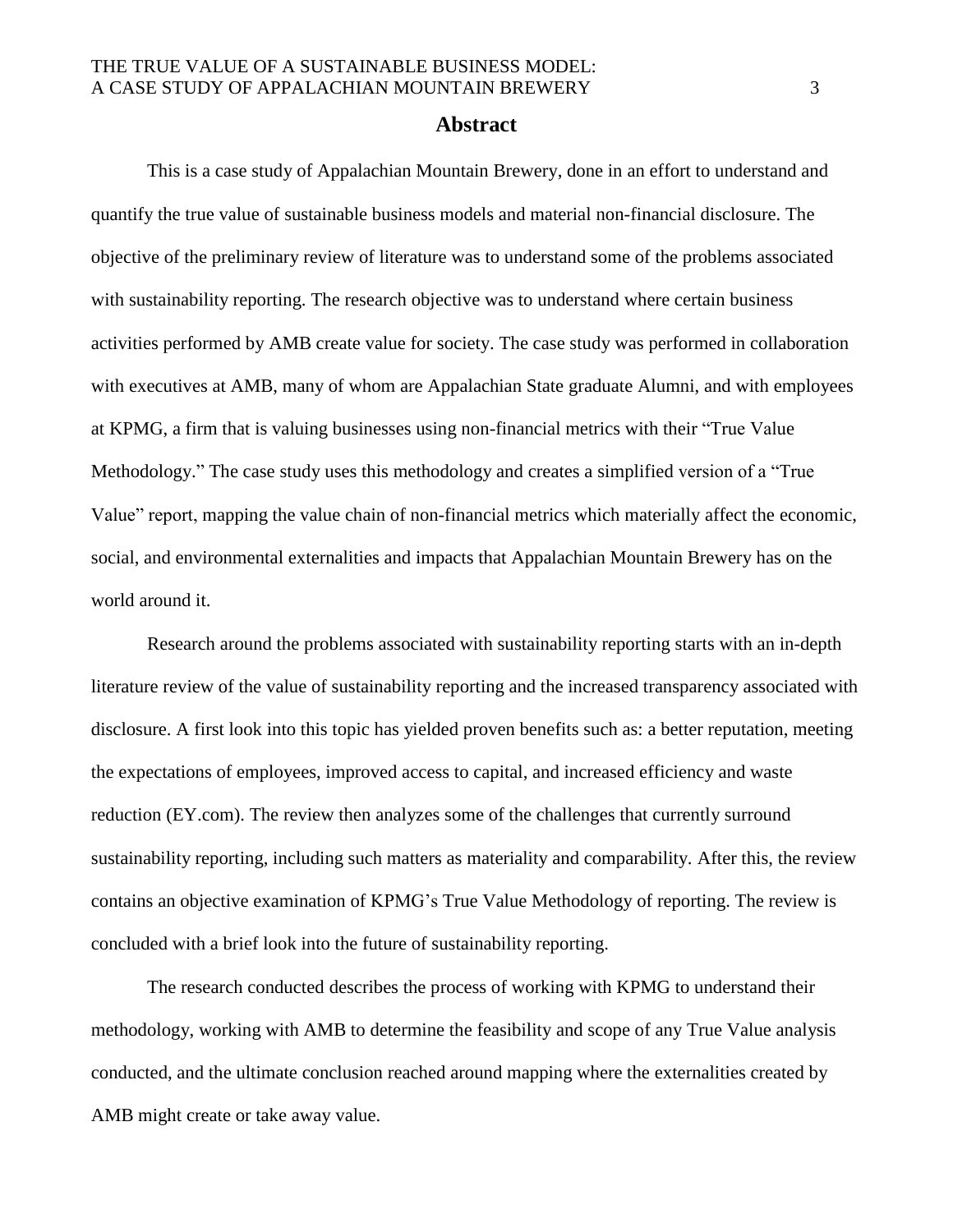This topic is worthy of study because sustainability accounting is a very popular topic for students Appalachian State, and professionals alike. As an individual, being sustainable and taking care of the earth is a great framework to fall back on for decision making. On a corporate level, most of the environmental challenges in the world today are because of the carelessness and priorities of business, and thus business is the best vehicle for change. This is a "mindset" that AMB has now and has had for some time. This case study further explores why this is so important, and what it is worth.

My advisor is Dr. Kowalczyk, and my second reader is Dr. Bagley. Dr. Kowalczyk's primary area of research and teaching is sustainability accounting. Dr. Bagley's main area of research is audit accounting. Both have been very generous in giving their time to this project to help see it through, and have been great resources. They also both led a graduate course on a trip in the summer of 2016, where they worked with the True Value Methodology, and taught it to students as part of a study abroad curriculum.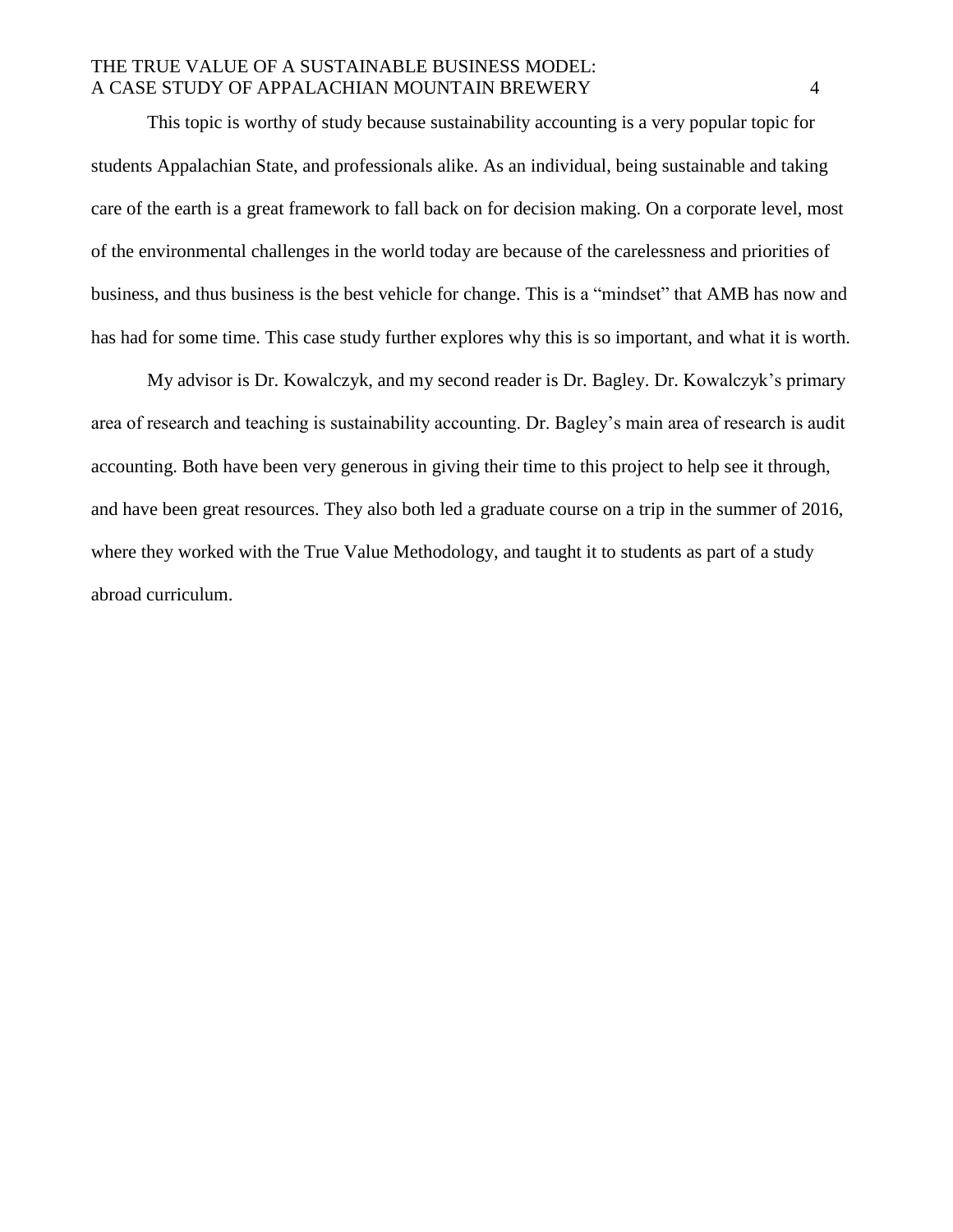#### **Literature Review**

This literature review begins with an analysis of the value of being sustainable, then discusses some of the challenges that currently surround sustainability reporting, including such matters as materiality and comparability. Further, the review investigates KPMG's True Value Methodology, and concludes with a brief look into the future of sustainability reporting.

#### **The Value of Sustainability Transparency**

The value of being sustainable is normally viewed from an intercompany perspective as it relates to the going concern, increasing revenues, or cutting costs to better the financial sustainability of the general course of business for the entity in question. However, sustainability reporting and being sustainable purports benefits which are sometimes more difficult to measure, and might even seem like common sense, but the importance of which cannot be overstated. The following benefits have been reported by companies in the early stages of making an effort to increase the transparency of their sustainability efforts to stakeholders and employees alike.

- A better reputation: A 2011 survey on corporate reputation found that expanding transparency and reporting positive deeds were the two most important ways to build public trust in business. The 2013 Boston College Center for Corporate Citizenship and EY survey revealed that more than 50% of respondents issuing sustainability reports indicated that the reports helped improve firm reputation.
- Meeting the expectations of employees: A 2011 survey conducted by EY and GreenBiz found that employees were a vital audience for sustainability reporting, with 18% of reporters citing employees as a report's primary audience. More than 30% of reporters in the 2013 Boston College Center for Corporate Citizenship and EY survey saw increased employee loyalty as a result of issuing a report.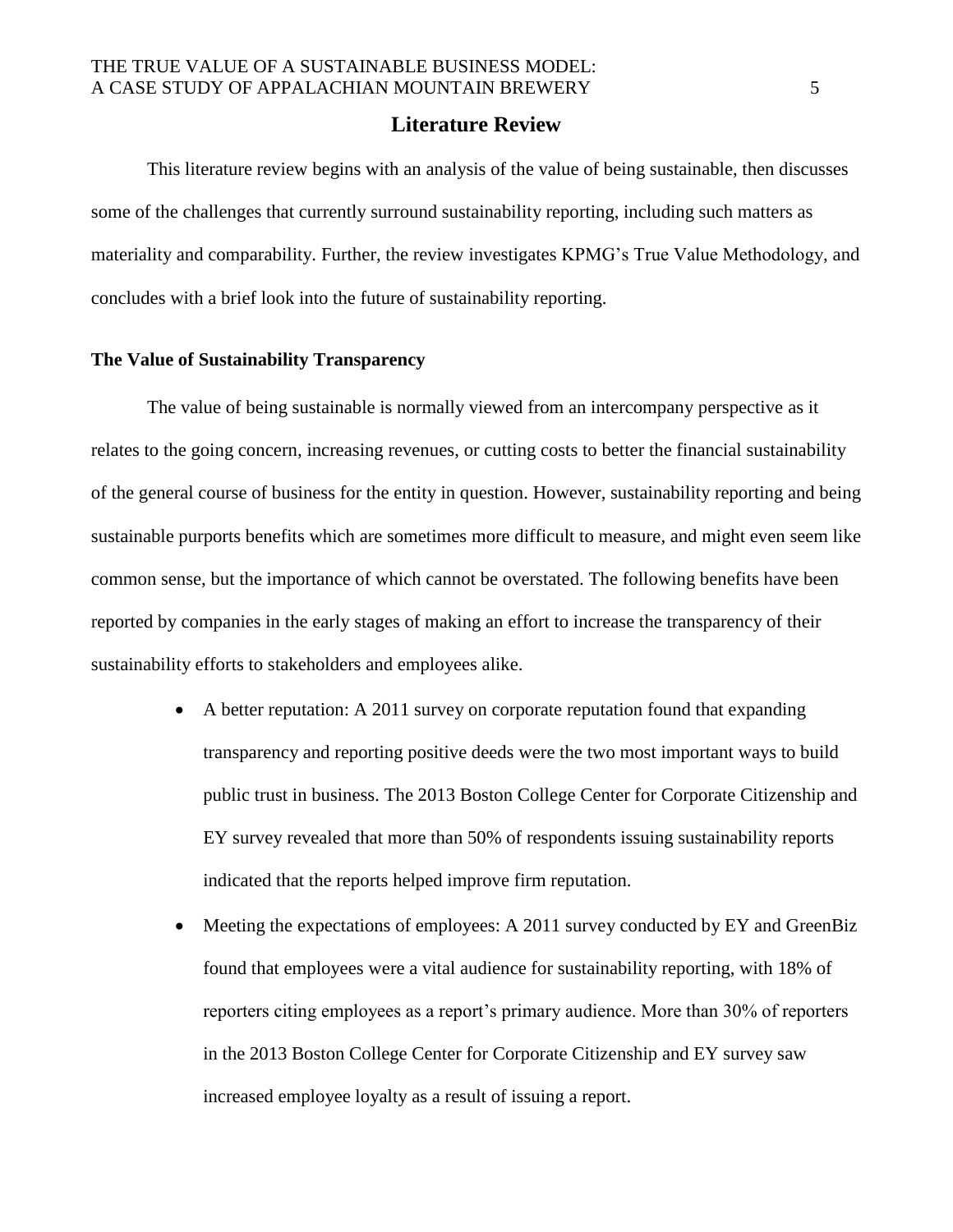- Improved access to capital: Recent research found that reporting firms ranked highly for sustainability have Kaplan-Zingales Index scores that are 0.6 lower than the scores for low-sustainability companies. The KZ Index is a relative measurement of reliance on external financing. A lower score signifies fewer capital constraints, meaning they have an easier time financing their own ongoing operations without having to seek external investors.
- Increased efficiency and waste reduction: In a 2012 global survey of sustainability reporters, 88% indicated that reporting helped make their organizations' decisionmaking processes more efficient through the discovery of areas which could use improvement while exploring the creation of their sustainability report.

"Issues related to sustainability represent the next frontier in corporate reporting." Broadly defined, sustainability reporting includes a company's impacts, risks and opportunities from an environmental, social and governance ("ESG") perspective. In recent years, an increased focus on sustainability-related issues has caused even the most mainstream investors to question whether companies are effectively addressing potential risks to their bottom lines as a result of their operational impact to the environment and society" (glasslewis.com, 2016). This essentially means that investors are now catching on to how sustainability reporting and metrics could affect some of their investments in the long run, and are seeking more information around this subject. "Investors also view corporate sustainability positively. A 2010 survey found that 83% of investors stated that they believe environmental and social factors can have a significant impact on shareholder value over the long term." Thus, it is increasingly important that companies not only consider sustainability issues, but also communicate their sustainability strategies to investors. Sustainability reports are a key vehicle for communicating this information (Glasslewis.com, 2016).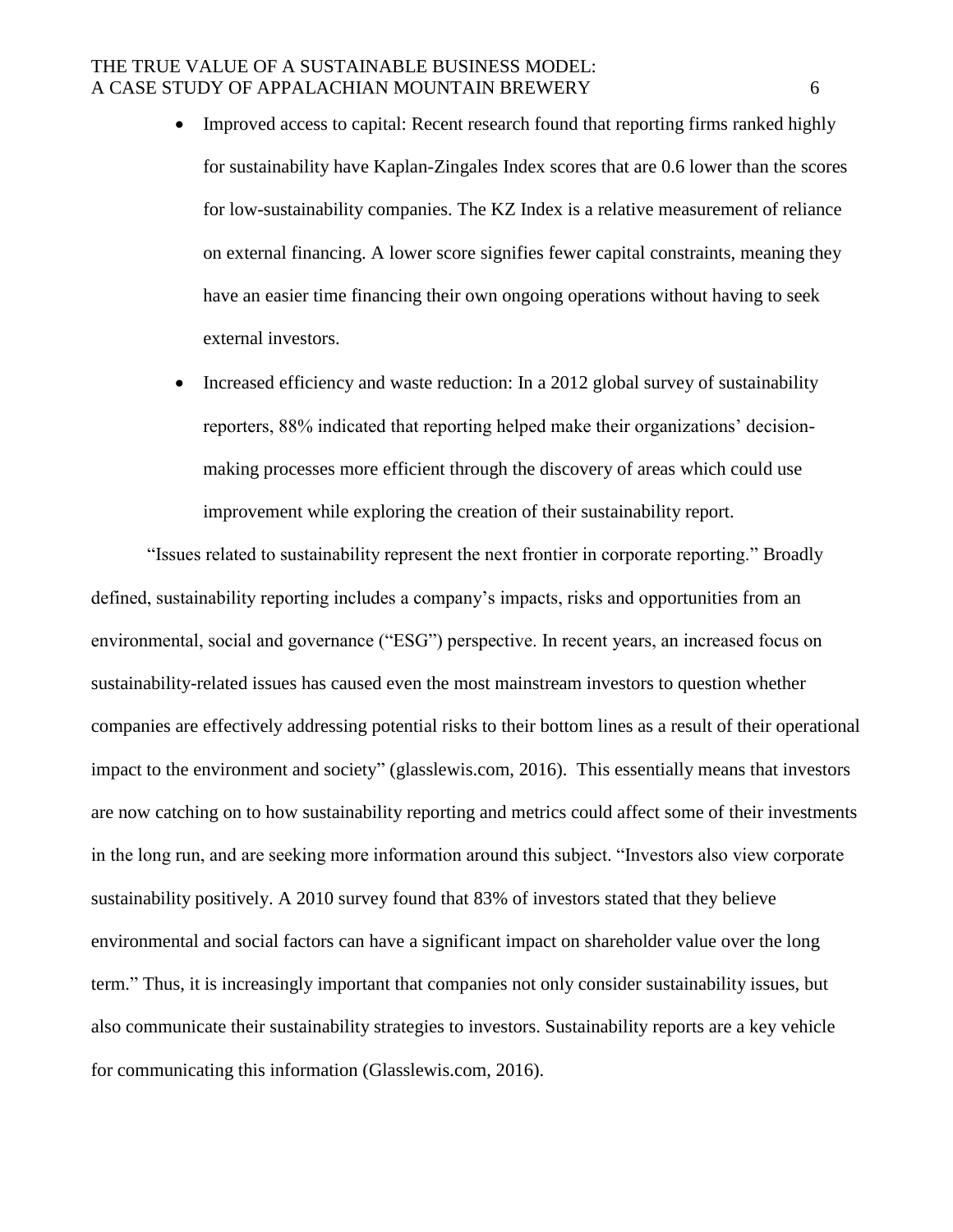Another article says "How companies tell us about the risk in their company – both financial and non-financial – is the solution to rebuilding trust." After this the article mentions the one place where traditional performance-based reporting falls short: "what it does not address is a company's forward strategy… The best reports mix numbers, stories and learning." Essentially, sustainability accounting is a way for the entire profession to look at the future (SustainAbility.com, 2011).

A 2009 article discusses the role of businesses in sustainable development, and why sustainability itself is actually important, for the earth and for profits: "It is now globally recognized that following a sustainable development path makes good business sense. This entails various approaches. For example, eco-efficiency is based on a common sense proposition that reduces waste and inefficiency in production processes, saves money and protects the environment at the same time" (Paramasivan, 2009). Life Cycle Analysis (LCA) offers a framework for understanding material flaws and potential impacts involved with providing services or products in a closed loop. Sometimes referred to as 'cradle to cradle' or 'cradle to grave', LCA looks at an enterprise in terms of input, throughput and output. This helps to identify inefficiencies that drain profit and produce waste including pollutants (Paramasivan, 2009).

One source discusses five reasons why small businesses – such as AMB – should care about sustainability and keep track of relevant metrics to be able to issue a sustainability report:

- 1. Because every business must eventually pay attention to sustainability to stay in business.
- 2. Because a company can obtain more business through commitments to sustainability.
- 3. Because a company can save on its bottom line.
- 4. Because a company can add to its top line through innovation.
- 5. To attract, retain and engage talent (Perkins, 2010).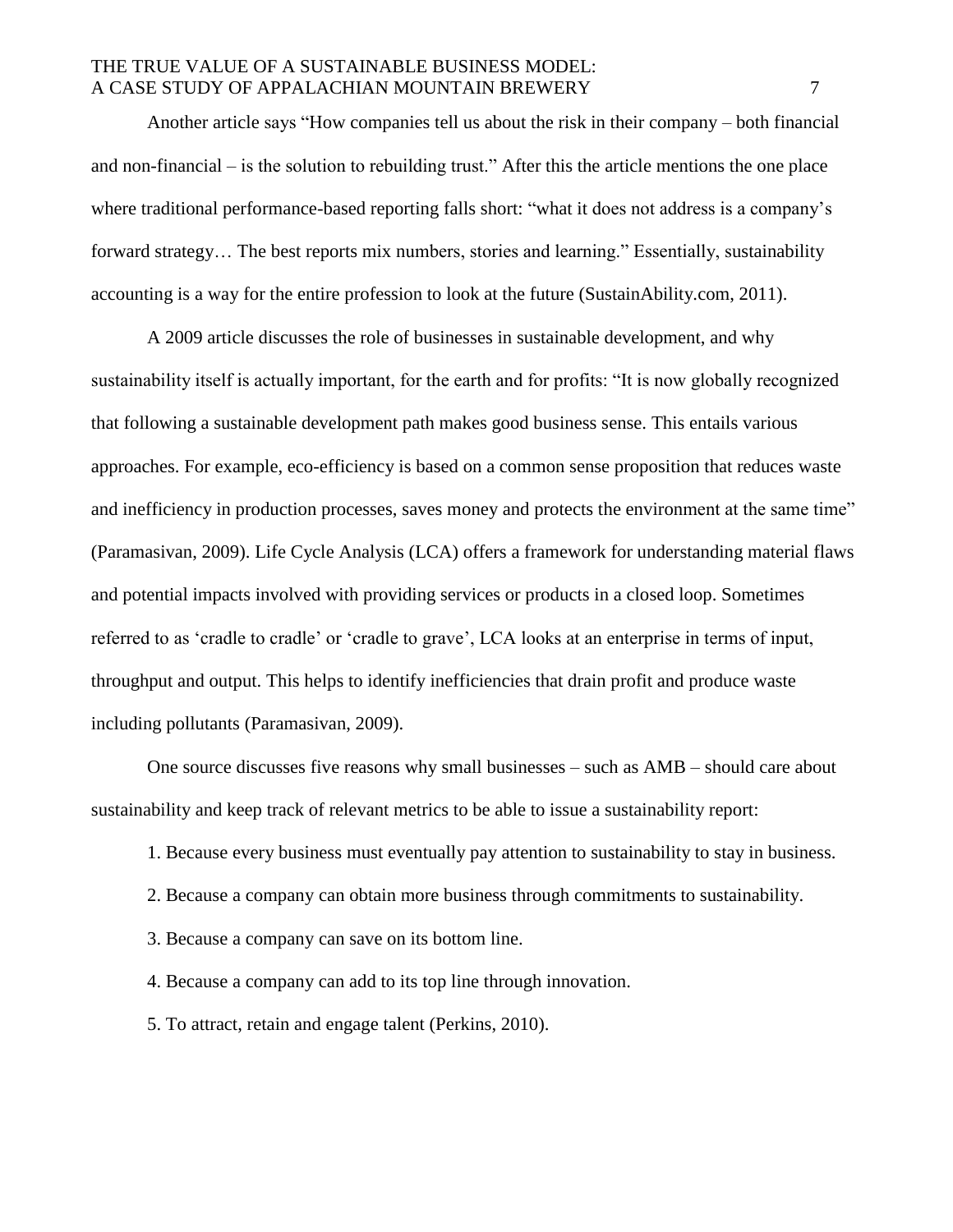This article is one of the first to touch on the fact that there is a legitimate business case to be made for the transparency around the analysis that goes into a sustainability report, and how it can help add revenue or reduce unnecessary costs.

#### **Issues With and Limitations of Sustainability Reporting**

Sustainability reports sometimes do not accomplish what a company might intend for them to: "What could be less sustainable than reams of reporting that no one reads?" This is a concern voiced in a recent report by strategic think tank and consultancy SustainAbility, which warns that companies are wasting time and money creating ineffective sustainability reports for the wrong audience and the wrong reasons: "So while the drive for corporate credibility and transparency has accelerated the sustainability reporting movement, SustainAbility argues that it's time to take a step back and revisit the reporting agenda. The report says it's not about how to "increase reporting," or how to "make sure more people read sustainability reports," but to focus on using the reports to drive better decisionmaking and thereby improve business performance towards sustainability" (Leinaweaver, Jeff). Essentially, the progress companies were making in the creation of sustainability reports has stalled. Audiences are broadening, and many people who used to rely on the sustainability reports to get information about these companies now often utilize outlets such as social media. Many of the interested parties who actually read the sustainability reports are issue-driven non-governmental organizations, and they will never find specific enough information for their "does this company meet our standard for the driving issue of our organization" answer in a report meant to appeal to a much broader stakeholder audience (Mosher, Smith, and Wicker, 2014). Corporations are starting to lose their way in the creation of these sustainability reports: "It's not about your story, it's about your impact," says Carrie Christopher of the Albuquerque-based consulting company Concept Green.

From the perspective of the consumer, one of the most difficult to tackle issues with sustainability reporting today is that the reports between different companies lack comparability. This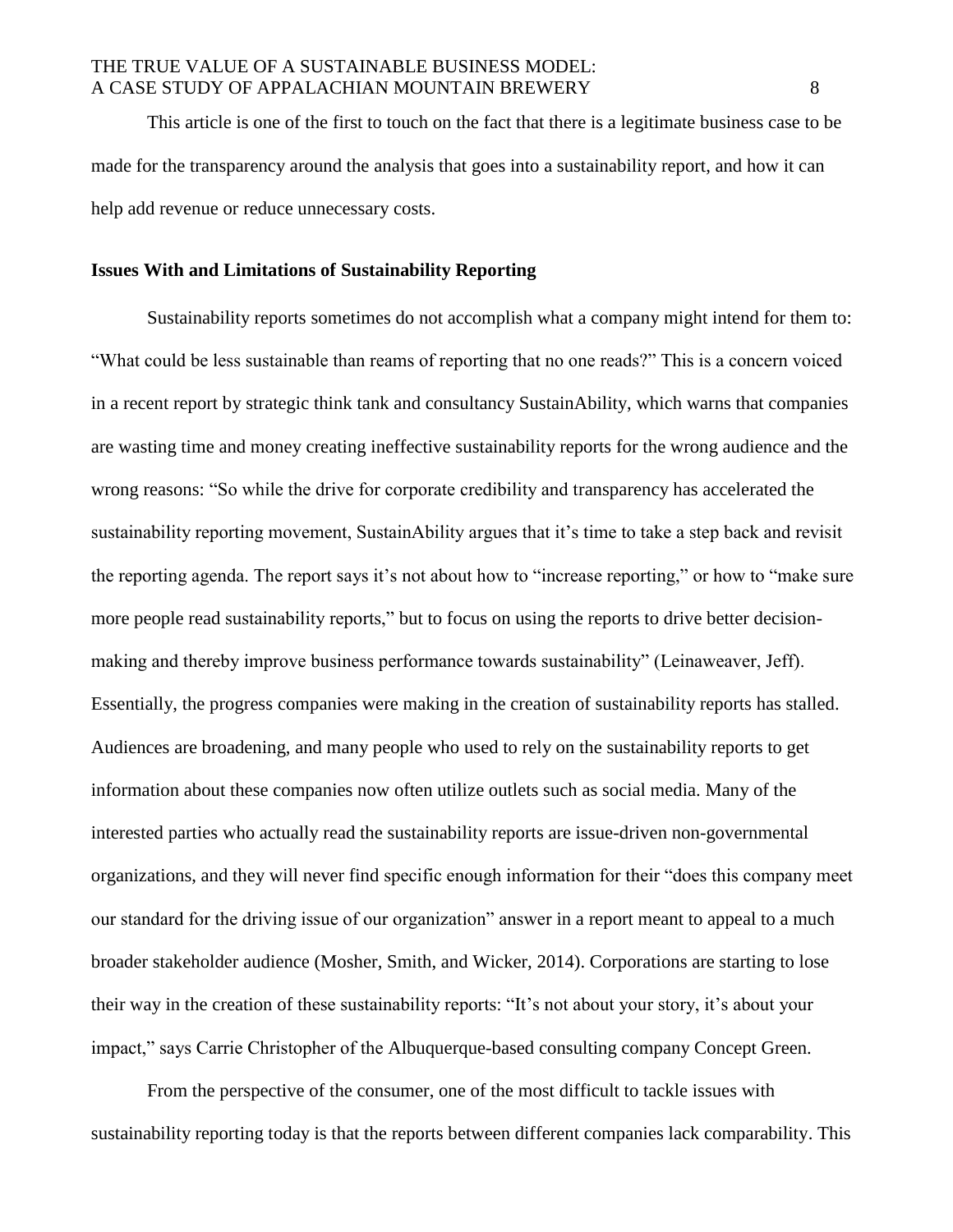makes it nearly impossible to know if one companies' certification for green energy use or transition to renewable sources of electricity even mean the same thing as another company making the same claim. "It is helpful in this instance to establish a body of knowledge which can be consistently used and applied, as is the case in professions such as medicine, law, or accounting" (Pojasek, Robert). In accounting, there are Generally Accepted Accounting Principles. Doctors have the study of medicine and the work of many previous individuals to rely on and fall back to when something does not make sense. Lawyers have constitutions and statutes. Sustainability reporting has no standardized reporting guidelines. To make things even more confusing, multiple organizations seek to provide these things to the general public. The Global Reporting Institute has a set of frameworks and standards for disclosure and measurement of different externalities based on categories of industry (GRI.org). The Sustainability Accounting Standards Board has a similar goal, and provides a map of different metrics companies should look into and attempt to measure or quantify, again based loosely on industry (SASB.org). The International Integrated Reporting Council provides a tool for "better" sustainability reporting (integratedreporting.org). Individual accounting firms and sustainability consultants also have their own framework or methodology which seeks to help companies recognize where they fall short, or what externalities the normal operations of their businesses create. Though it is possible to compare these reports, it is very different to contrast the information being reported. As an investor or general consumer of these reports, it makes the information presented seem unreliable and difficult to understand.

From the perspective of the entity issuing these reports, putting them together is simply very time consuming and costly. "Sustainability is affected by every business decision, and understanding all the places it touches and how to measure it is a massive undertaking. Sustainability is connected to a wide range of diverse areas, including organizational behavior, business strategy, operations management, accounting, finance, economics, environmental science, ethics, and social psychology --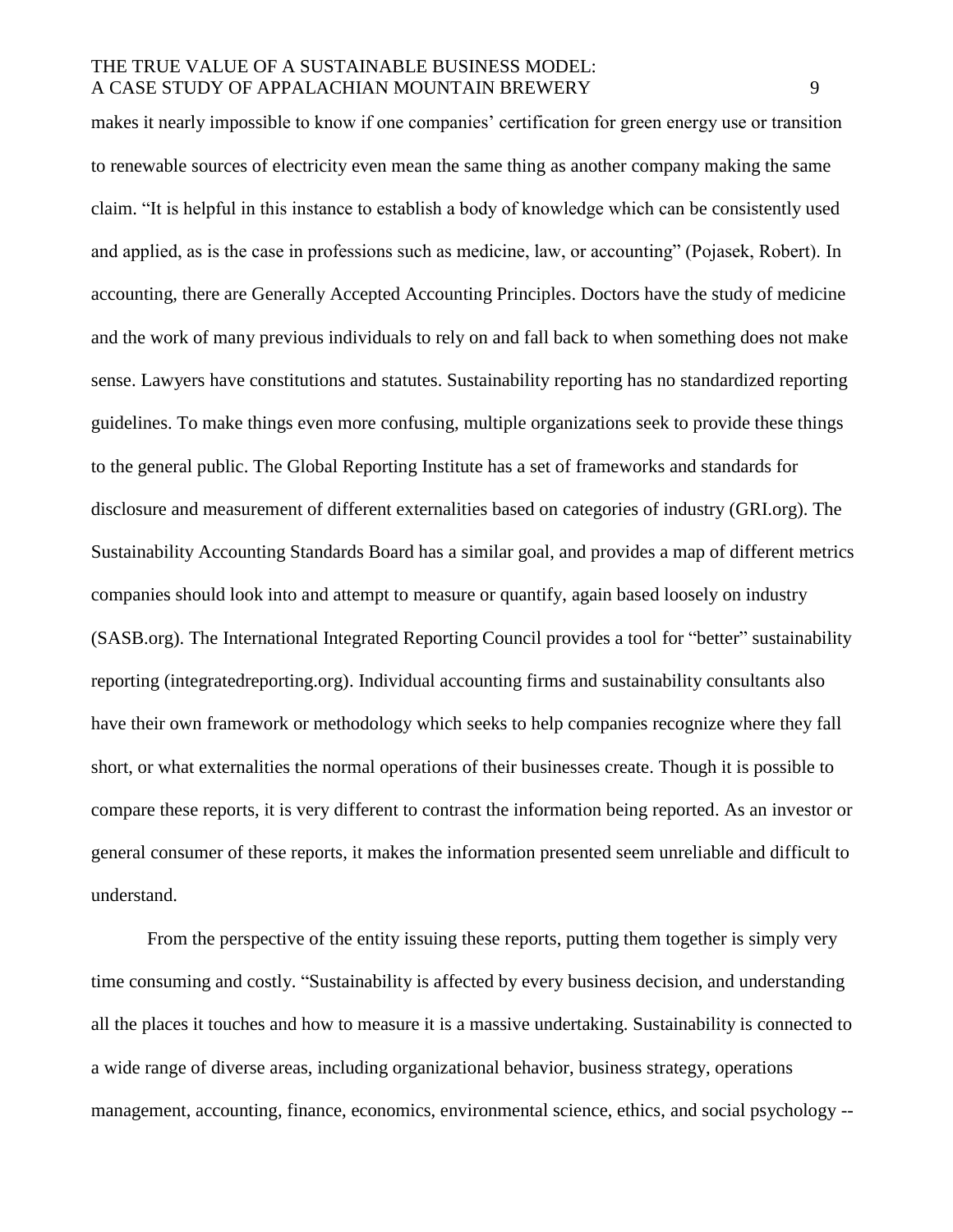just to name a few" (Pojasek, Robert). Given how difficult it would be to compile all this information in a meaningful way from scratch, companies often use one of the frameworks provided by organizations like those mentioned in the above paragraph to give their companies a starting point for classification, measurement, and presentation of these sustainability issues. This presents another problem to business which is inherent in the selection of any one thing among many choices: It puts an entity at risk of picking a framework that might make it look worse than another (Strategic Sustainability Consulting, 2015). No universally accepted solution is currently available. This problem is a large reason that sustainability reporting is currently stalled.

#### **Materiality**

In a similar vein to the notion of comparability, there is another challenge for sustainability reporting which is not addressed among the current methods of measurement. This is the accounting concept of materiality. According to the Sustainability Accounting Standards Board, materiality is a fundamental principle of mandated financial accounting disclosure in the United States (sasb.org). The concept of materiality recognizes that some information is important to investors making investment decisions. According to the U.S. Supreme Court, information is material if there is "a substantial likelihood that the disclosure of the omitted fact would have been viewed by the reasonable investor as having significantly altered the 'total mix' of information made available" (joneswalker.com). Many of the findings presented in a true value report or a sustainability report might help make a potential investor aware of a material non-financial problem or advantage which could affect investment decisions. These disclosures may relate to the going concern of a business or its industry, among other basic accounting assumptions. It presents another opportunity for companies to create their own definitions around what is important enough to report, and thus leaves consumers of the reports less confident in the fact that they are getting the full picture.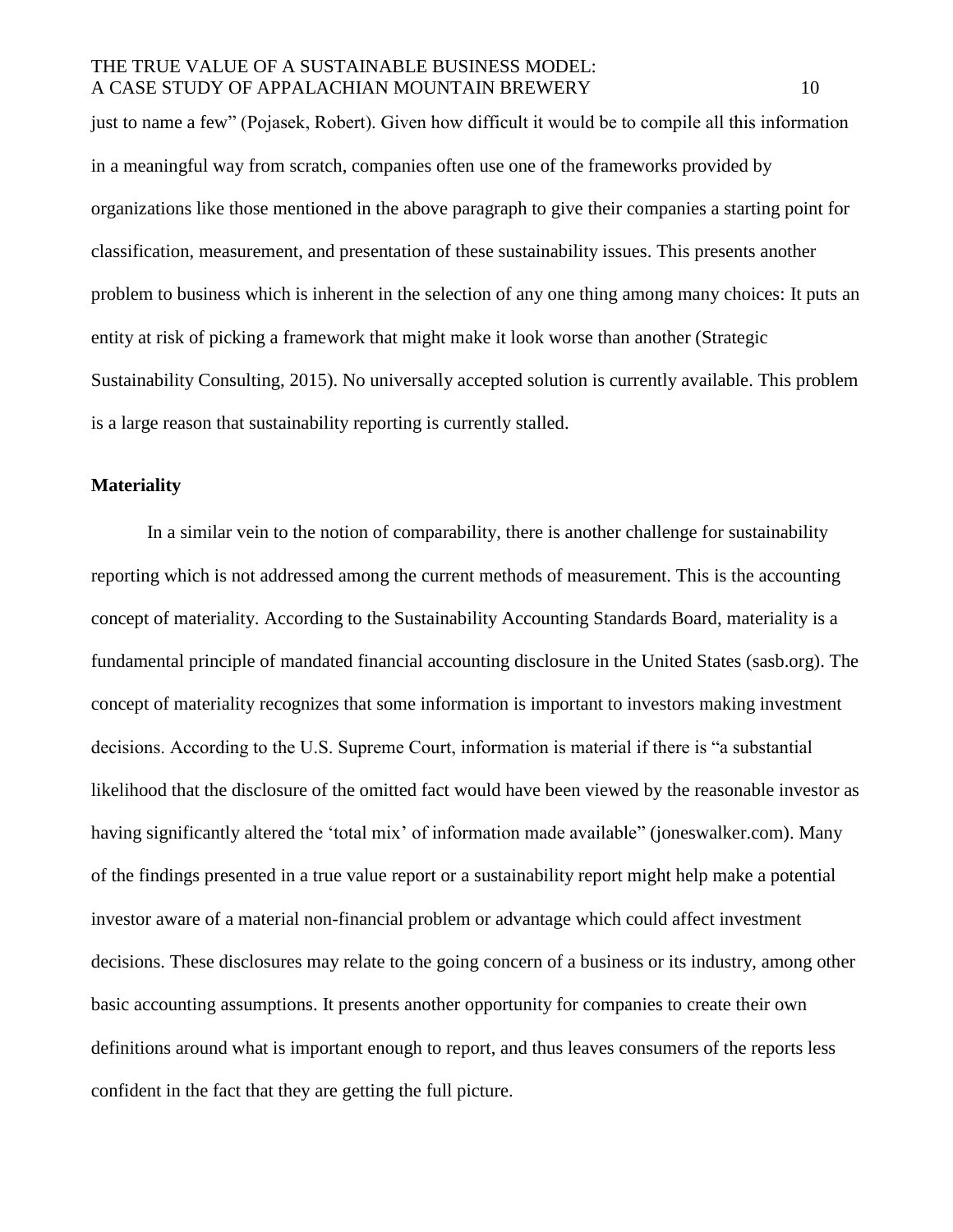#### **The True Value Methodology**

Also heavy on the mind of business leaders and those concerned with sustainability and sustainability reporting is the concept of externalities. Per KPMG's report "A New Vision of Value," externalities, both positive and negative, are increasingly being internalized with significant implications for corporate value creation – both in terms of impact on earnings and changing company risk profiles. The question is, how should companies respond to this trend? Developing a more comprehensive understanding of a company's externalities is a useful first step, but does not in itself equip the company to protect and build its corporate value. In order to do that, companies also need to understand which forces of internalization are most likely to affect them and the potential impact of that internalization. Once companies have a clearer view of their exposure to internalization, they will be in a stronger position to develop strategies that capture value creation opportunities and reduce risk. KPMG has developed the True Value methodology in order to support companies through this process.

Some professional service firms have found a way to purge some of the reporting issues encountered in sustainability reporting, such as materiality, by keeping their sustainability reports in financial terms and framing the discovery of externalities created by an entity as a way to keep the future risk profile of a company in check. This is actually one of the simplest ways to look at the broad picture of a company's sustainability "score" or "net effect." However, something which is easy to misunderstand about this report – a positive sustainability "score" in financial terms does not mean that a company is sustainable. No company is sustainable, truly. All that is meant to be shown through the True Value Methodology is that the company creates more value than it destroys (or the reverse) in the context of financial measurement of material positive and negative economic, social, and environmental externalities.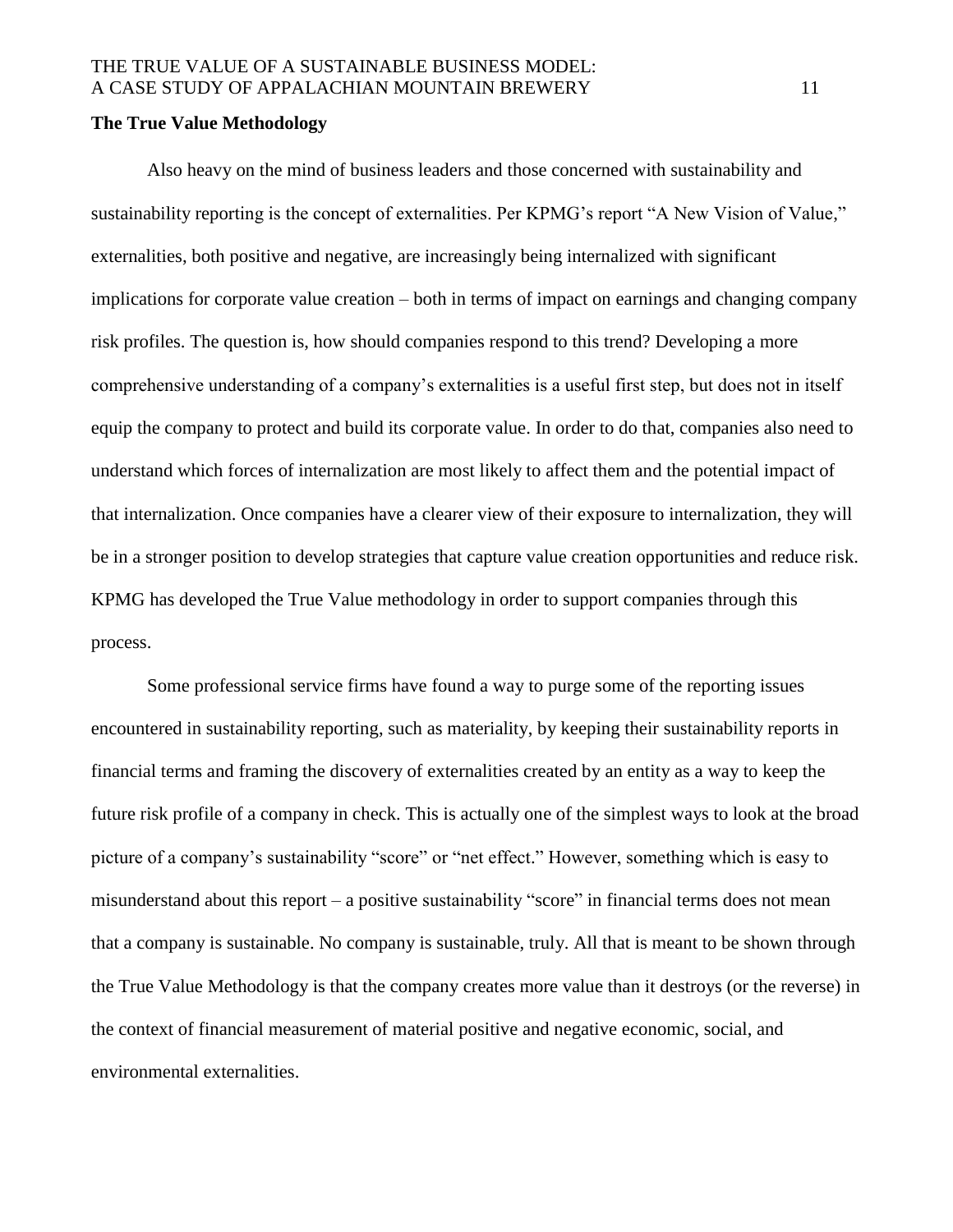#### **What the Future Might Hold**

While it is unclear exactly what may happen in the future, there is evidence that some of the organizations mentioned above who seek to create a universal body of knowledge and possible legal requirements for disclosure are on the right track.

For example: "The Sustainability Accounting Standards Board was established as a nonprofit organization in July 2011 for the purpose of establishing industry-based sustainability standards for the recognition and disclosure of material environmental, social and governance impacts by companies traded on U.S. exchanges." The SASB's aim is for the SEC to require disclosure of its standards in companies' 10-K filings. According to the SASB, its industry-specific standards are meant to "complement financial accounting standards, such that financial fundamentals and sustainability fundamentals can be evaluated side-by-side to provide a complete view of a corporation's performance." Thus, the accounting profession is taking over the way that these metrics are supposed to be reported: alongside the financial statements in a "value-added, value-subtracted" way. Perhaps the SEC will let the SASB go the same way as the FASB and create the first iteration of a group of independently operating professionals with the legal authority to require specific disclosures which relate to sustainability alongside the pre-existing financial accounting disclosures. In fact, in July of last year (2016), The CEO of the Sustainability Accounting Standards Board issued a stakeholder letter regarding a formal SASB response to the SEC during the time of public comment regarding the proposition. This proposition invites feedback on the future of sustainability disclosure, and where the public sees it heading (sec.gov), (SASB.org).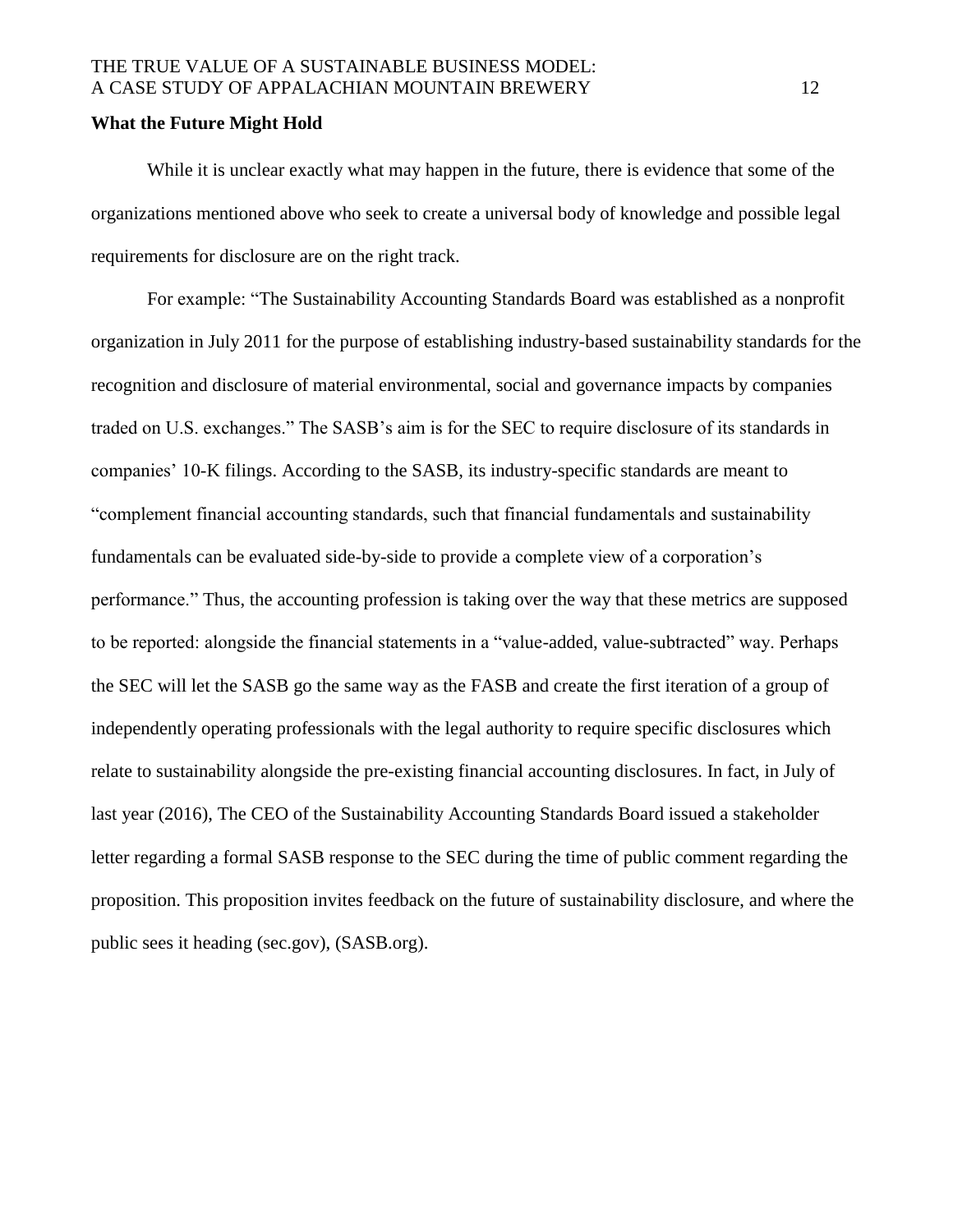### **Evolution of this Case Study**

#### **The Original Plan**

This project has been altered in many ways on its journey to completion. Here is some insight into the progression and development of the original idea and how this evolution actually helped to keep the topic more focused and concise.

This topic was first discovered in a club meeting while mingling with new members. An individual named Jack mentioned to me that a hot topic right now was sustainability, and the triplebottom-line – "people, planet, and profit." He said it was like accounting, but measuring the net effect of things other than just money. He referred me to the professor whose research revolves most heavily around sustainability, who ended up being my advisor.

Right from the start, Dr. Kowalczyk was very knowledgeable and a great mentor through the writing process. Through her, many different overlapping areas were discovered between sustainability and accounting. The topic selected was something that was relevant to accounting, struck a moral chord with many people currently in industry, and that could be applied professionally in the future – the true value of a sustainable business model.

Dr. Kowalczyk introduced me to a methodology used by KPMG called the True Value Methodology, described in more detail in the actual report below. In brief, a team of professional accountants and consultants would first work with an entity to help them realize what material externalities their business creates in a given period of time under the normal course of operation. These externalities are split up into 3 categories – The net economic effect externalized, the net social effect externalized, and the net environmental effect externalized. The externalized effects are then added to the net financial effect internalized by the entity through its business operations. The team would then provide an analysis about which externalities present the largest risk of internalization in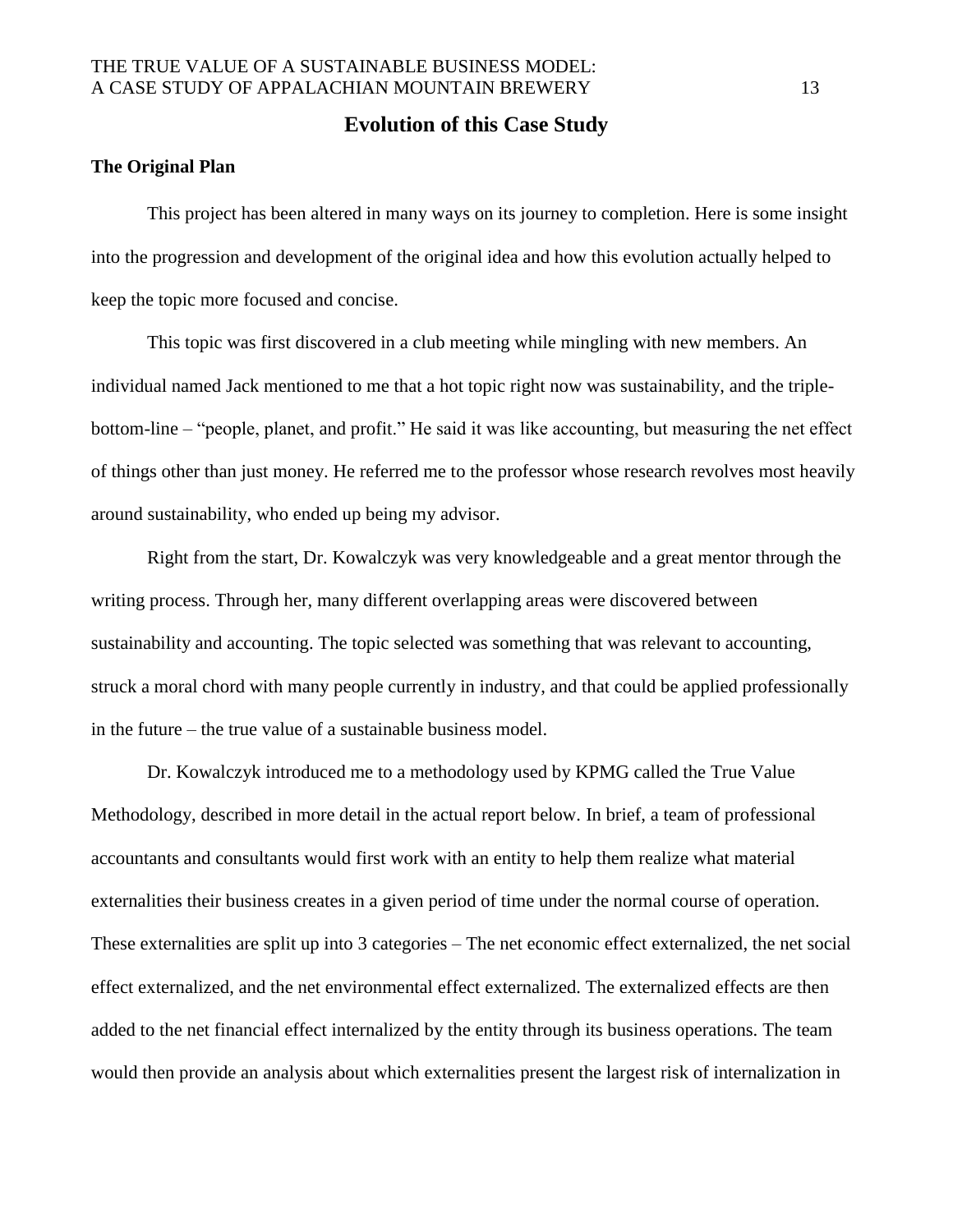the near future and propose a plan of action to reduce this risk. Lastly they would provide an assessment of corporate (internal) versus societal (external) value creation.

A meeting was set up with an employee of Appalachian Mountain Brewery, who had recently graduated from Appalachian with his Masters in Accountancy, to see if he would be willing to work on this case study and see if this was something that AMB could benefit from having done. AMB is one of the first companies if it's kind to issue a sustainability report, so they already have experience with sustainability disclosure to some extent, and are an industry leader in this way. They chose to use the SASB's guidance for their reporting framework, and presented data around energy, water, supply chain and ingredients, packaging, and marketing.

#### **Discussions of Scope**

Over the course of the next few months, meetings with numerous different individuals were established in an effort to put realistic constraints around the scope of the case study.

#### **AMB**

At the first meeting with AMB, there was discussion around where this project should go and if a report using KPMG's methodology would be something they could use. The original thinking was that AMB would be able to put the completed report in the bottom of their next sustainability report along with some goals for improving on the areas that most needed it.

The individual I met with, Alex, had a big part in putting together the sustainability report with a few other executives, and commented on how surprised he was to have gleaned information on so many areas where AMB could improve. This deep dive into the goings-on of businesses and discovery of many places for improvement were the biggest draws for the original issuance of a sustainability report.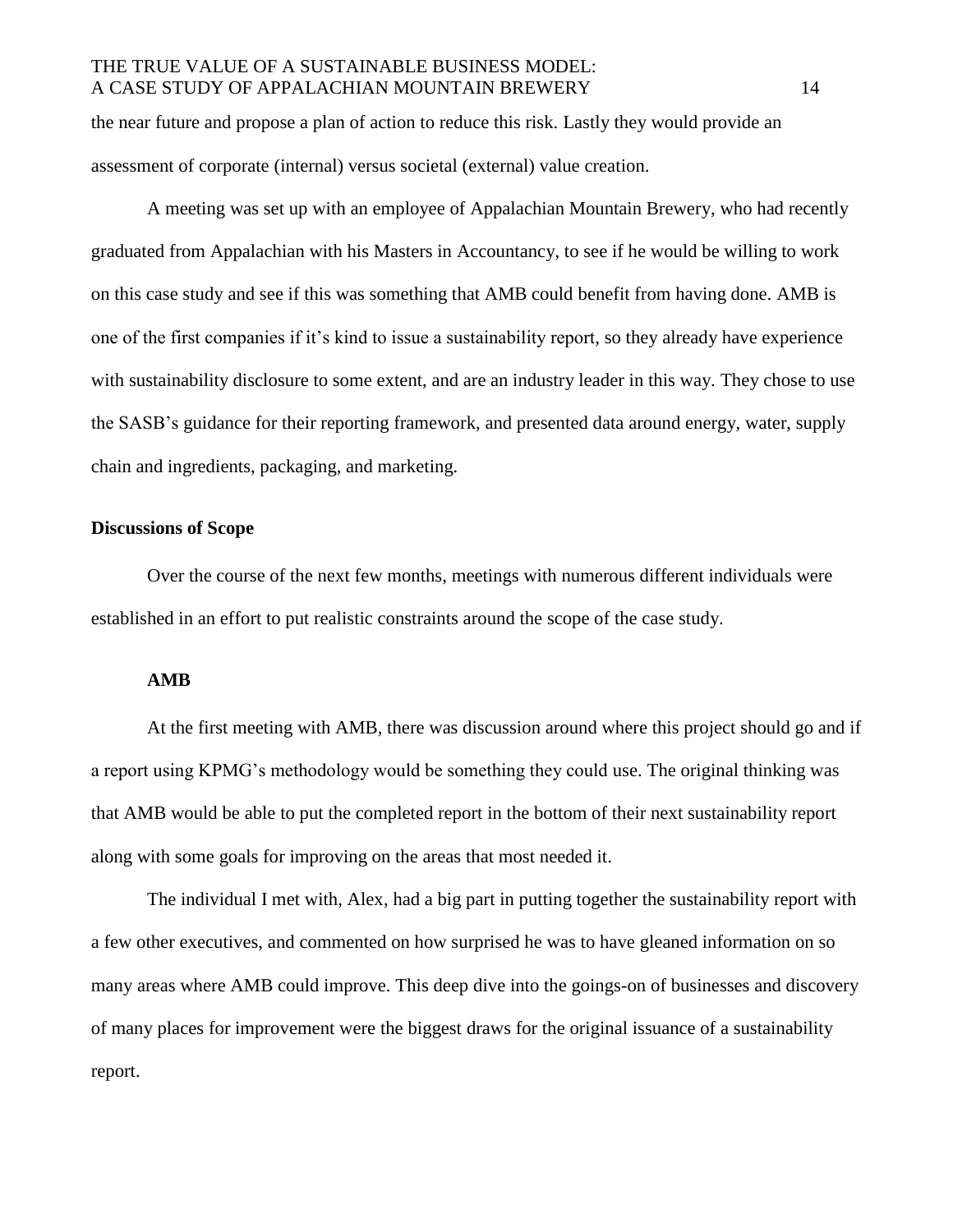A short list was created of material externalities that he thought would be applicable to AMB. This then raised the question of how to go about quantifying, in dollars, the externalities. How do we put a dollar amount on positive economic things like raising standards of living for folks through paying above average employee wages? How can we quantify the negative economic effects of activities like buying from an overseas manufacturer with lower prices? How do we monetize positive social effects like philanthropy? How might someone measure the financial effects of negative externalities like pollution, health and safety of workers, and – one he said there would be no possible way to get a dollar amount on – drunk people?! What about positive environmental externalities arising from alternative energy sources and water recycling, or negative ones cause by greenhouse gas (GHG) emissions, which could include everything from employee commutes to work to the freight they send around the state? What is the negative dollar impact of one unit of GHG? What about the opportunity costs of creating positive externalities through paying a dollar in taxes instead of putting it back into the business? These questions led to the next meeting, with KPMG India.

#### **KPMG India**

Through a series of lucky connections, a phone call was set up with a KPMG employee in India who actually worked on a True Value Methodology report with a brewery in Maharashtra, India. He helped establish some externalities that should be examined in the case study of Appalachian Mountain Brewery. Ashish was incredibly helpful, and had great insight into my questions:

- Regarding how to accurately measure externalities, he said to find specific data in a local context and convert the non-dollar externalities into dollars via some sort of financial proxy. Compare national averages with local ones and find a way to tie it to a value.
- Around how to decide what is material enough to include in the report, he said to literally identify all externalities, just "laundry list" them all out, map them to economic,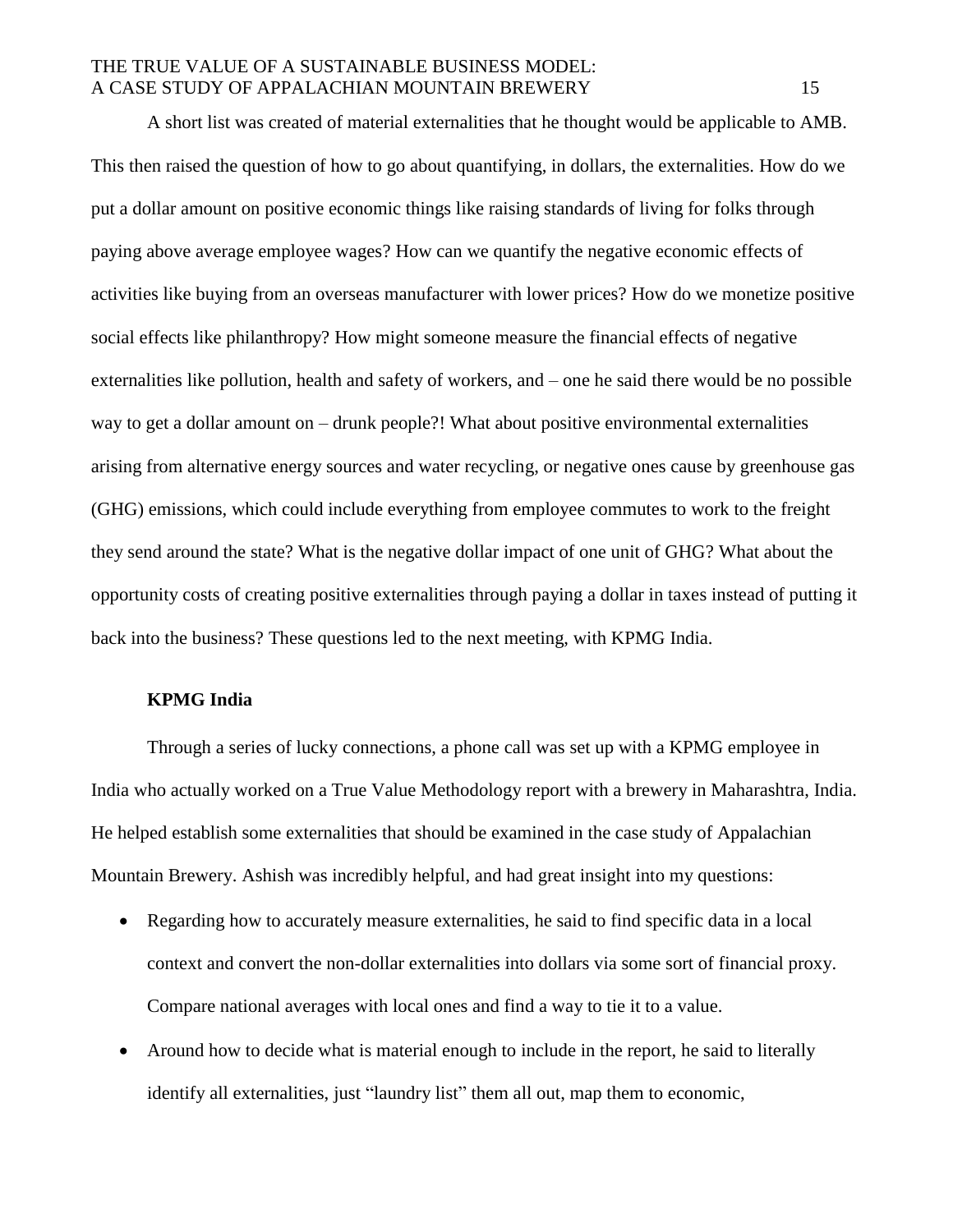environmental, or social buckets, and positive or negative within each. Then go through, analyze the feasibility of measurement of each, and choose.

- Around whether the final score was a dollar figure or just relative, he said it really depends on how thorough the records are kept by the entity being evaluated. Usually, he said, it would end up being more on the relative/ballpark side, but each case was unique.
- Around things to easily overlook, he emphasized being sure the information used to establish the financial proxy and create benchmarks is reliable. He suggested that only data from recognized public sources be used.

### **Dr. Kowalczyk**

After discussing feasibility of measuring all those things, and the issues that the study may logically face, like not being able to get certain data from AMB because of minimal historical record keeping, the scope of the study was shrunk slightly from a full analysis using all three parts of KPMG's methodology to something slightly simpler and focusing primarily on the first, which is the part that values the externalities.

### **Common Ground**

Therefore, we decided the case study would be a value map. Beginning with the known externality-inducing activities that AMB does, mapping them to the correct externality "bucket" – economic, social, or environmental – and examining whether each externality would be positive or negative and why. The precise valuation aspect of the externalities discovered was scoped out for the purpose of this study. A value map of AMB's activities has been created, and used to determine *where*  and *how* these activities create value.

In the end, this evolution process benefitted this project in a big way. It allowed a narrowing of the focus more on the actual research objective, which was to discover how AMB's sustainable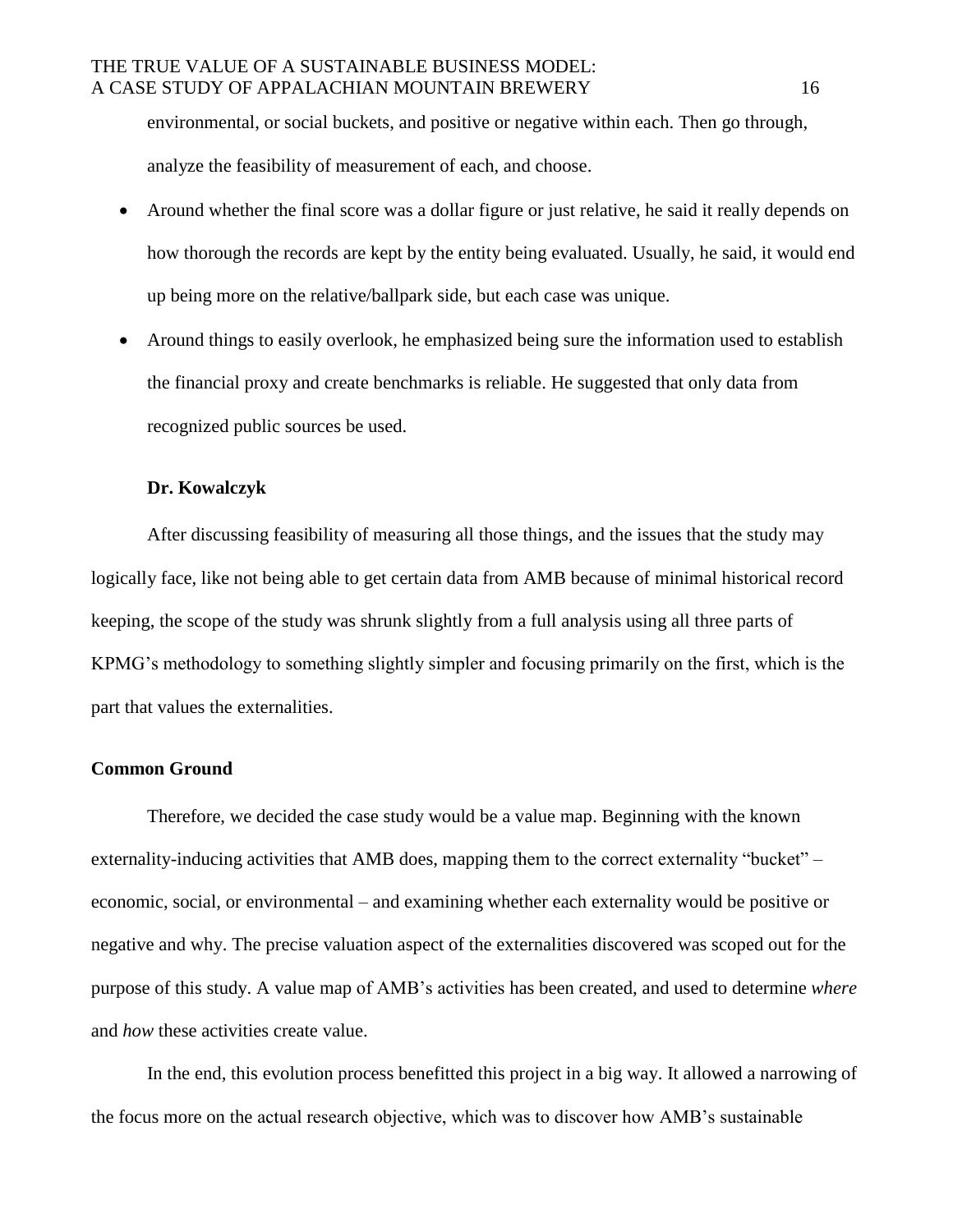business model, and the way they change their business decisions to align with their model actually creates value for society. Less effort was expended on specific valuation of these externalities, which likely would not have been accurate enough to add value to the report, and would have taken away from the analysis of the specific impacts AMB has made.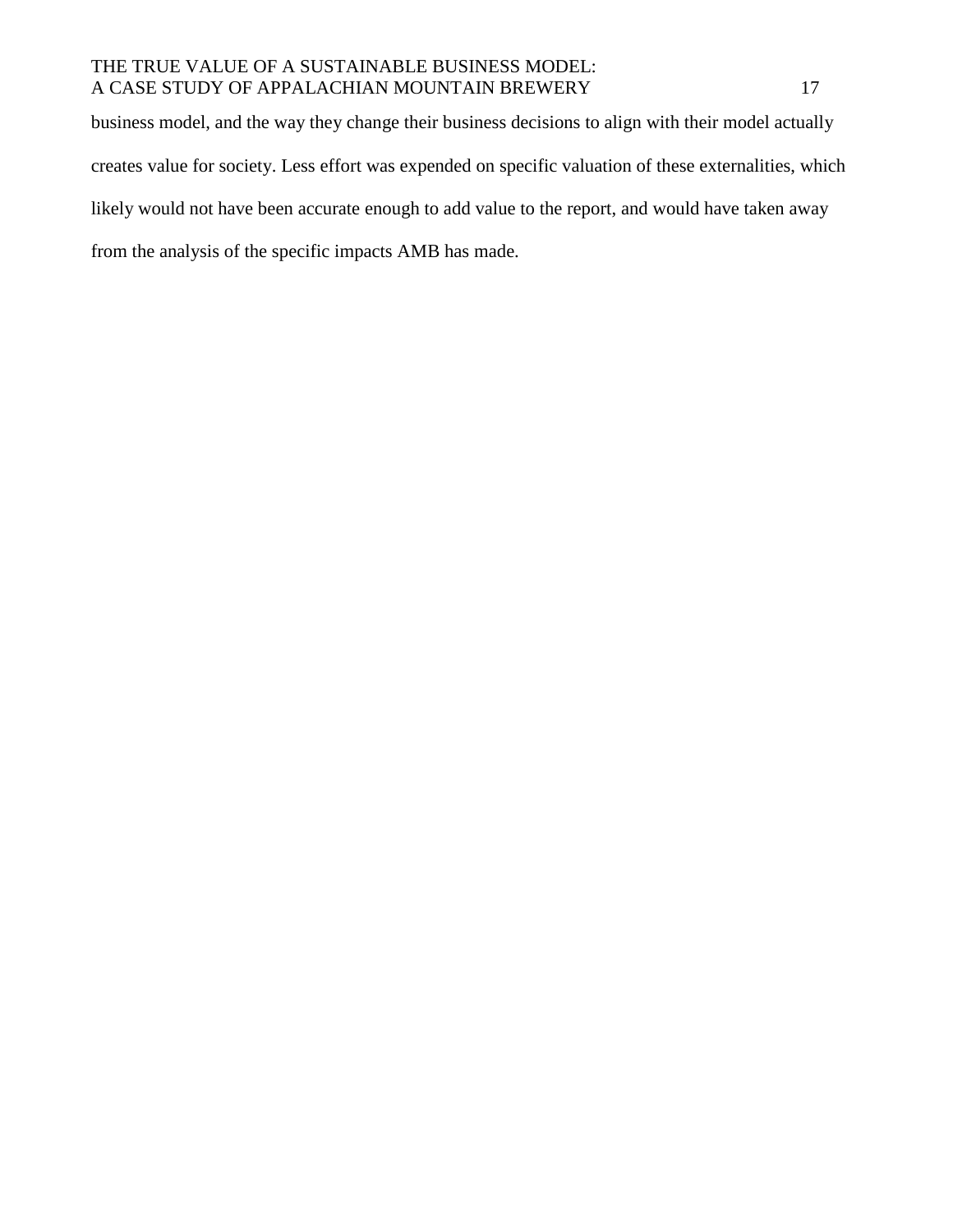### **Mapping the Value of AMB's Externalities**

In an effort to understand how KPMG works with different companies to value the positive and negative externalities businesses create, an exploration was done of case studies performed by KPMG in the past which implemented their True Value Methodology in actual businesses and created legitimate reports. These reports usually contained 3 parts: 1 – An assessment of the Company's true earnings. 2 – An analysis of future earnings which may be at risk, categorized by relative level of risk. 3 – An analysis of how the company might make changes in the future to create better corporate and societal value (kpmg.com, 2014).

The first report examined came from a publication by KPMG called "a new vision of value" (kpmg.com, 2014). In this publication were multiple examples of the True Value Methodology applied to businesses throughout the world. The one I focused on was a case study of a brewery in Maharashtra, India. This was the actual report that Ashish, the individual who helped contribute to this study by providing guidance around valuing externalities, helped to create. This helped me to build a framework for what KPMG looked for in their assessment of this brewery, and I hoped to draw some parallels to what I would later see with AMB. The report first had an overview of key facts and assumptions: The *brewery location*, which discussed how "Maharashtra is a major beer producing area because of its high-quality water sources and proximity to local markets. Climate projections for Maharashtra indicate an increase in severe monsoon rainfall events, which can severely damage crops and reduce transport access across the region. Outside the monsoon season, Maharashtra is expected to be a water-stressed area. India currently has a relatively small beer market, but the beer industry in Maharashtra is seen as a growth sector due to a growing young population, urbanization, rising income levels, and tourism." The *type of facility* is "integrated," because "the one location incorporates all elements of the value chain." The *annual production volumes* at this facility are "500,000 hectoliters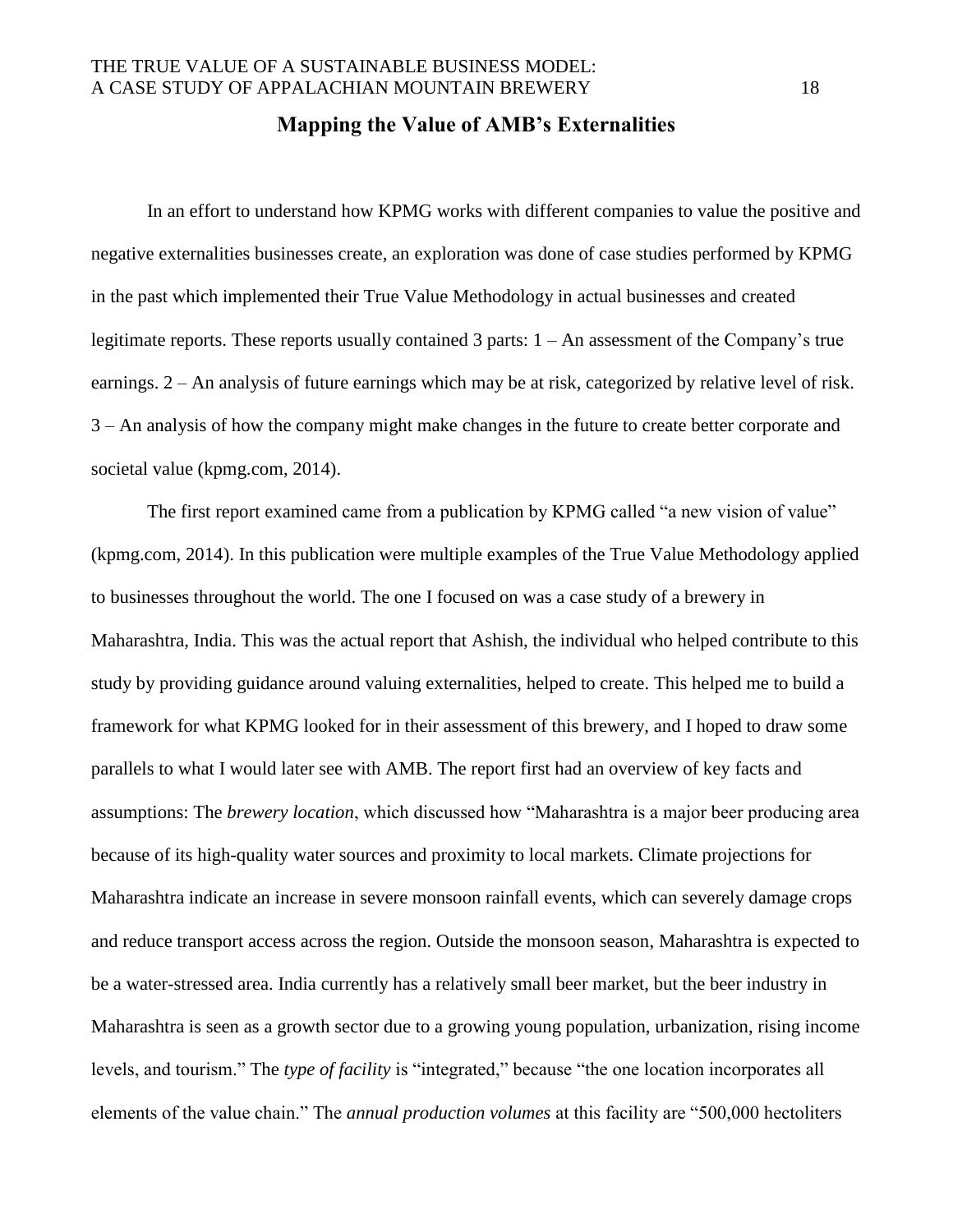of beer, or about 13 million US gallons." The *EBITDA Margin* is "approximately 5% of sales" (A New Vision of Value, p.69).

Next the report got into part  $1 -$  the assessment of the companies true earnings. Their findings were that the "true" earnings of the brewery were 30 percent lower than its financial earnings.

As is customary with this methodology, material positive and negative externalities of economic, social, and environmental varieties have been added to and subtracted from financial earnings to view an overall "true earnings" score. Here is the report developed by KPMG for the Brewery in Maharashtra, India.



Source: KPMG (2014). A New Vision of Value: Connecting corporate and societal value creation.

The brewery's material positive externalities (aside from its economic contributions in the form of wages and taxes) come from its education of barley farmers, which enables them to be more productive and results in increased farmer income and quality of life, and its recycling initiatives. Positive environmental externalities are also generated by the brewery's use of agricultural waste as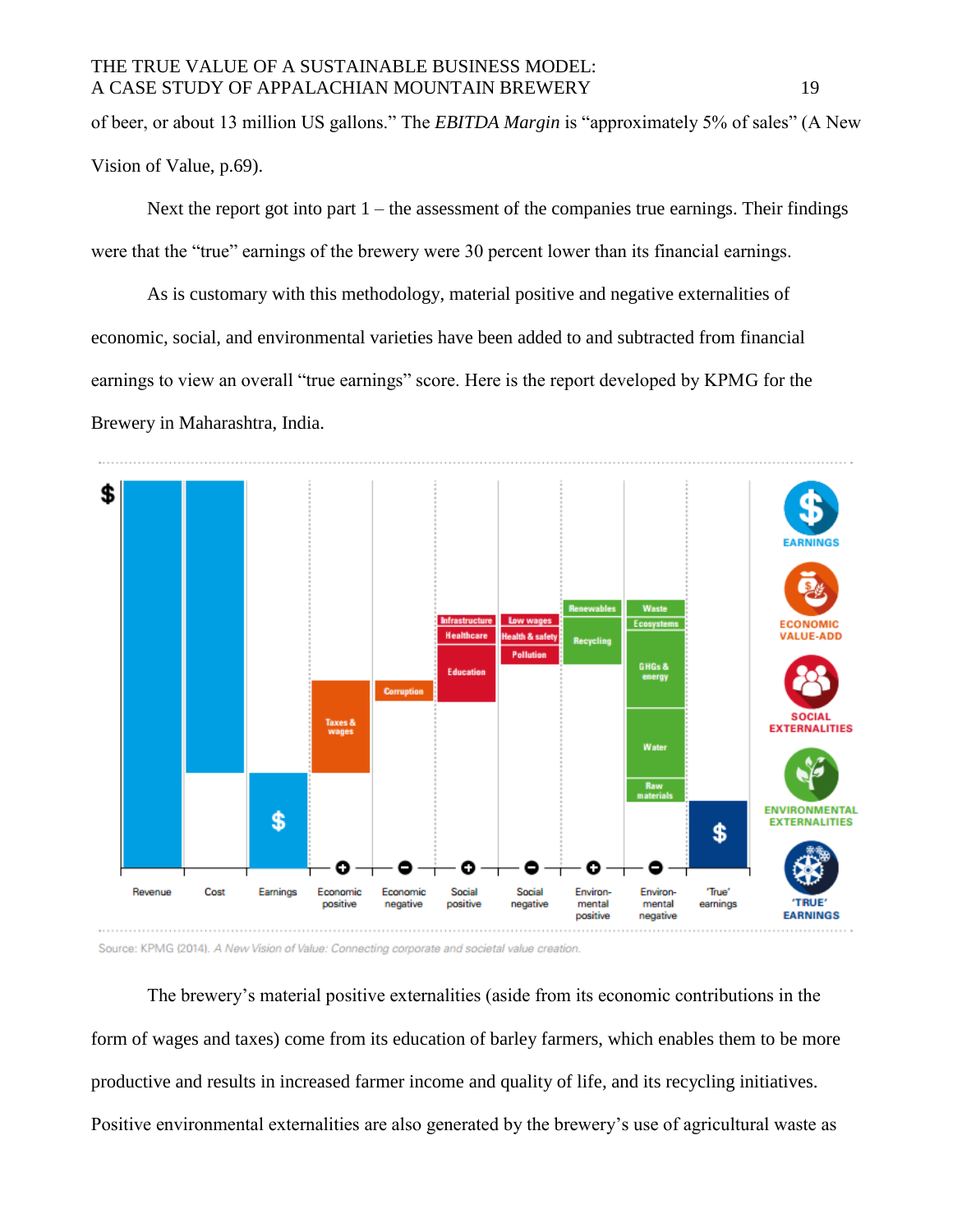biomass to generate clean electricity, with the excess being supplied to the grid ("A New Vision of Value", p.70).

The brewery's most material negative externality is its GHG emissions. The second most material negative externality is its impact on scarce water resources, both through water used to irrigate the barley crop and the water required to brew the beer ("A New Vision of Value", p.70).

Though very difficult to value, this first part of KPMG's assessment could be extended to include the downstream externalities of the brewery's key product: beer. These are most likely to be in the form of negative social externalities such as health effects of alcohol consumption and alcoholdriven social problems ("A New Vision of Value", p.70).

The report then moves on to step  $2$  – the assessment of future earnings at risk. This portion of the true value report assesses the extent to which internalization of the externalities identified in step 1 could affect the financial earnings of the brewery. This is done by assessing the likelihood that various externalities will be internalized through the three main forces of internalization (regulations and standards, market dynamics, and stakeholder pressure) and whether that internalization poses a high, medium, or low risk to the earning potential of the brewery. The following was found: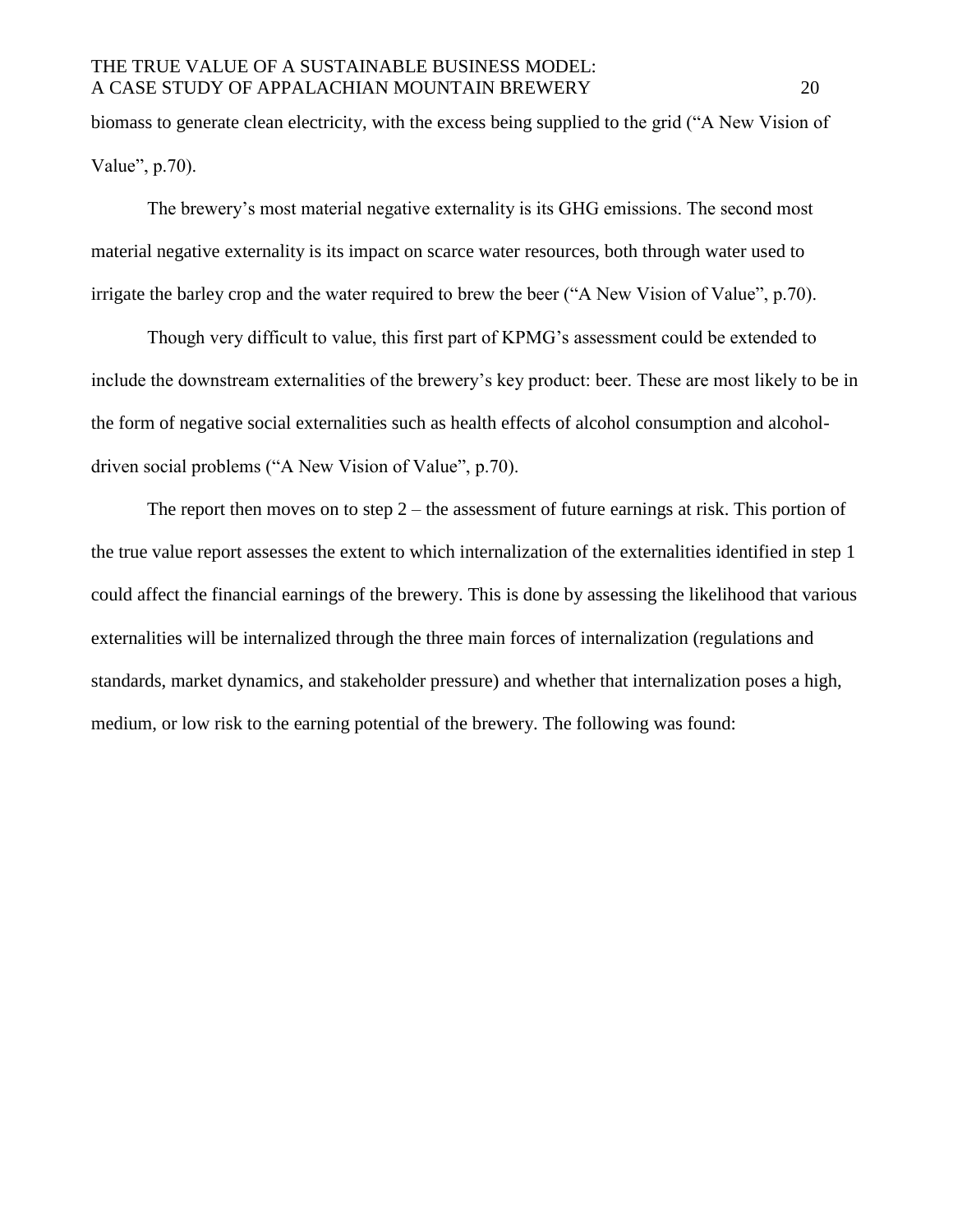| <b>EXTERNALITIES</b>                                                       | <b>DRIVERS OF INTERNALIZATION</b>                                                                |                                                                            | <b>RISK OF</b>                                                                                                                                                                                                                   |                                    |
|----------------------------------------------------------------------------|--------------------------------------------------------------------------------------------------|----------------------------------------------------------------------------|----------------------------------------------------------------------------------------------------------------------------------------------------------------------------------------------------------------------------------|------------------------------------|
|                                                                            | <b>REGULATIONS &amp; STANDARDS</b>                                                               | <b>STAKEHOLDER ACTION</b>                                                  | <b>MARKET DYNAMICS</b>                                                                                                                                                                                                           | <b>INTERNA-</b><br><b>LIZATION</b> |
| Corruption                                                                 |                                                                                                  | Labor unrest over bribery and<br>corruption                                |                                                                                                                                                                                                                                  |                                    |
| Infrastructure, healthcare<br>and education spending<br>outside of company | Government mandates increased<br>investment in local communities                                 | Increased investment in local<br>communities forced by<br>community action |                                                                                                                                                                                                                                  |                                    |
| <b>Education of employees</b>                                              | Government imposes or increases<br>minimum level of spend for<br>employers on employee education | Labor unrest over low levels of<br>employee education                      |                                                                                                                                                                                                                                  |                                    |
| Low wages                                                                  | Government mandates wage<br>increases for workers                                                | Labor unrest over pay or<br>working conditions                             |                                                                                                                                                                                                                                  |                                    |
| Health & safety                                                            | More stringent health and safety<br>regulations                                                  | Labor unrest or consumer<br>protest over unsafe working<br>conditions      |                                                                                                                                                                                                                                  |                                    |
| Pollution                                                                  | Increases in taxes or fines for<br>pollution                                                     | Production halted by commu-<br>nity unrest due to pollution                |                                                                                                                                                                                                                                  |                                    |
| Renewable energy<br>to grid                                                | Government imposes renewable<br>energy targets                                                   |                                                                            |                                                                                                                                                                                                                                  |                                    |
| Recycling                                                                  | Government imposes recycling<br>targets                                                          |                                                                            |                                                                                                                                                                                                                                  |                                    |
| Waste                                                                      | Government imposes or increases<br>waste taxes                                                   |                                                                            |                                                                                                                                                                                                                                  |                                    |
| Ecosystem services                                                         | Government imposes more<br>stringent environmental<br>rehabilitation requirements                |                                                                            | Critical ecosystems fail resulting<br>in loss of production                                                                                                                                                                      |                                    |
| GHGs and energy                                                            | Carbon tax imposed                                                                               |                                                                            | Increases in fuel and electricity costs<br>Increasing power outages<br>Scarcity of power (supply constraint)<br>Scarcity of fossil fuels<br>Increases in fuel costs<br>Extreme weather events lead to<br>lost days of production |                                    |
| Water                                                                      | Government imposes water taxes                                                                   |                                                                            | Water shortage increases water price                                                                                                                                                                                             |                                    |
| Use of raw materials                                                       |                                                                                                  |                                                                            | Cost increase of agricultural inputs                                                                                                                                                                                             |                                    |
| <b>Medium</b><br>I ow                                                      | High                                                                                             |                                                                            |                                                                                                                                                                                                                                  |                                    |

Source: KPMG (2014). A New Vision of Value: Connecting corporate and societal value creation.

Notable regulations which could change to affect the company's bottom line include increases in taxes, health and safety regulations, employee training and education minimums, and more stringent environmental rehabilitation requirements. Notable stakeholder action which could change to affect the company's bottom line include much to do with labor and working conditions. Notable market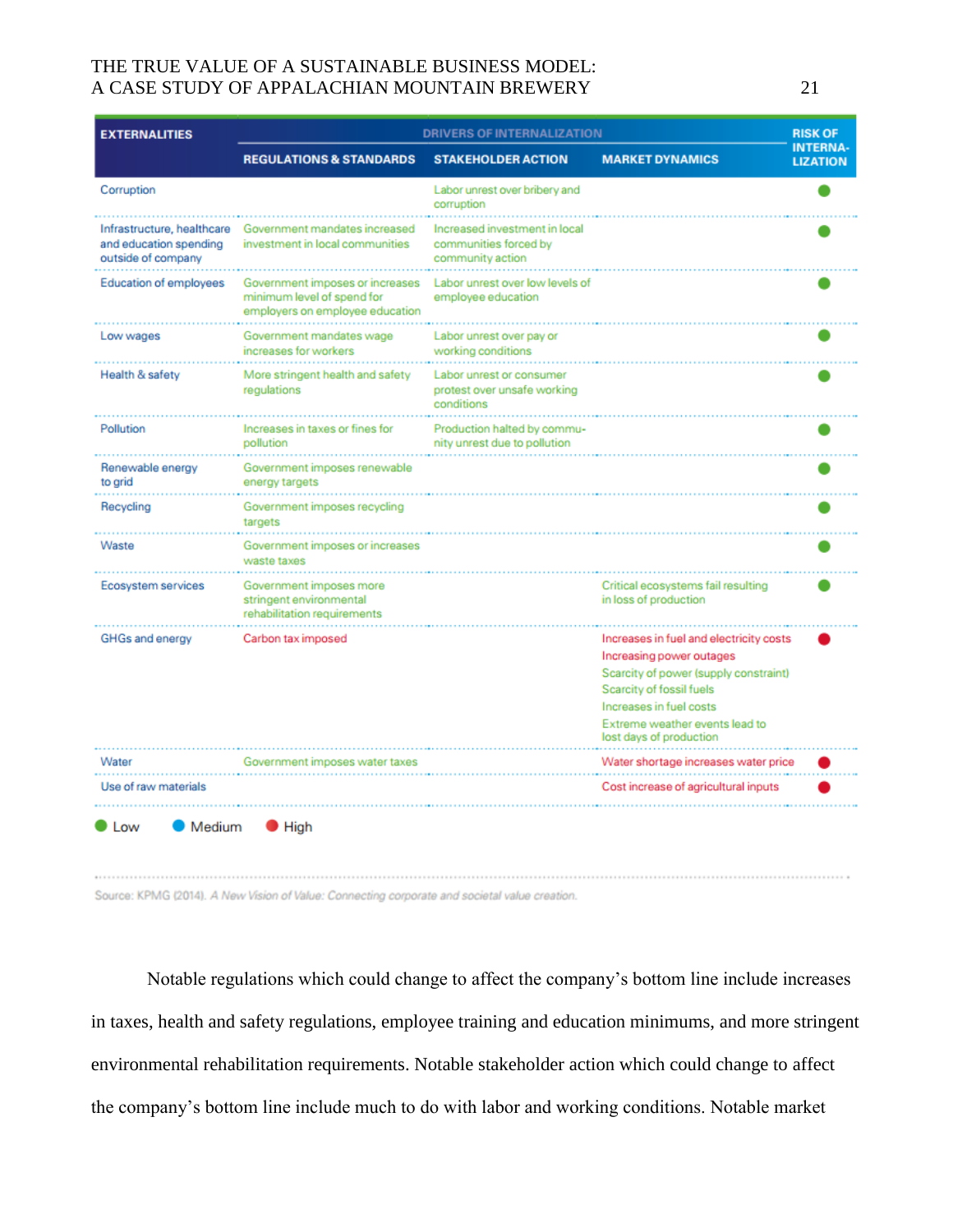dynamics which could affect the company's bottom line include increases in fuel and energy costs, more power outages, water shortages, and increased costs of agriculture. Many of these could relate directly to internalization drivers which might affect AMB's bottom line in the future, as AMB is also in the business of brewing beer, though their value chain is not as integrated. The above study went more in-depth about each of the potential high-risk negative effects, and included another graph comparing the percentage of gross profit which would be lost if each high-risk were to occur, based on historical findings and patterning ("A New Vision of Value", p.71).

Step 3 was the assessment of corporate and societal value creation  $-$  a sort of consultative approach to how this brewery may want to improve in the future and where it might be able to. Here is another chart of their break-down of which investments they recommend and which corporate and societal values are created by these investments: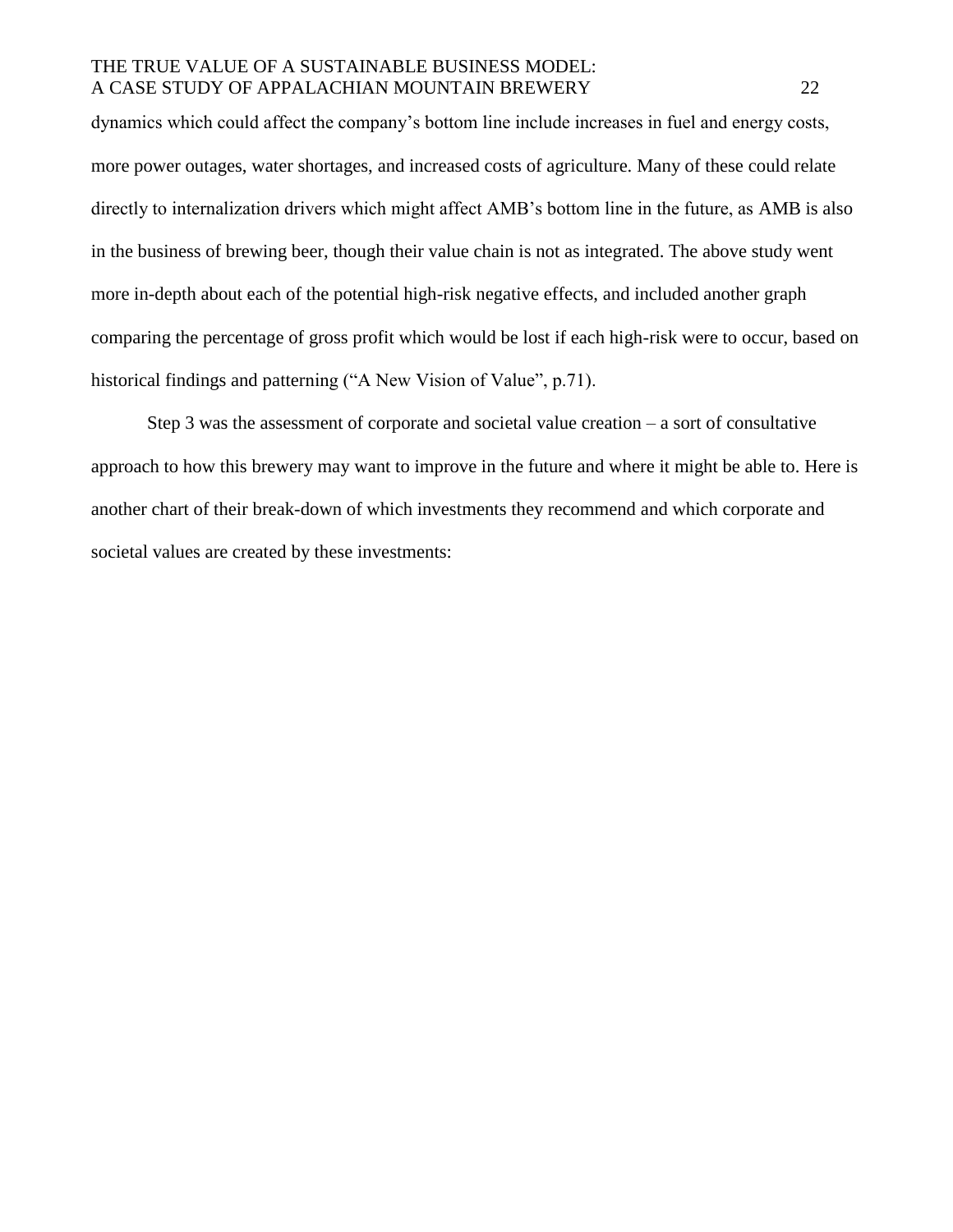| <b>INVESTMENT</b>                                                                                                                            | <b>CORPORATE VALUE CREATION</b>                                                                                                                                                                                                 | <b>SOCIETAL VALUE CREATION</b>                                                                                                                                                                                                                                         |
|----------------------------------------------------------------------------------------------------------------------------------------------|---------------------------------------------------------------------------------------------------------------------------------------------------------------------------------------------------------------------------------|------------------------------------------------------------------------------------------------------------------------------------------------------------------------------------------------------------------------------------------------------------------------|
| Increase combustion of<br>agricultural waste to<br>generate energy                                                                           | <b>Direct financial returns</b><br>Reduction in energy costs (offset against<br>investment costs)<br><b>Returns from internalization of externalities</b><br>Reduction in exposure to carbon tax, energy tax<br>and price rises | Reduce negative environmental<br>externalities<br>Decrease GHG emissions and associated<br>social and environmental impacts<br>Reduce negative environmental and<br>social externalities<br>Decrease waste produced and associated<br>social and environmental impacts |
| Installation of a heat<br>exchanger                                                                                                          | <b>Direct financial returns</b><br>Reduction in energy costs (offset against<br>investment costs)<br><b>Returns from internalization of externalities</b><br>Reduction in exposure to carbon tax, energy tax<br>and price rises | Reduce negative environmental<br>externalities<br>Decrease GHG emissions<br>and associated social and environmental<br>impacts                                                                                                                                         |
| Generation of biogas from<br>residues of brewing and<br>waste-water treatment<br>process                                                     | <b>Direct financial returns</b><br>Reduction in energy costs<br><b>Returns from internalization of externalities</b><br>Reduction in exposure to carbon tax, energy tax<br>and price rises                                      | Reduce negative environmental<br>externalities<br>Decrease GHG emissions and associated<br>social and environmental impacts                                                                                                                                            |
| Shared initiatives with local<br>farmers to replenish water<br>resources and to grow<br>drought-resistant barley<br>that requires less water | <b>Direct financial returns</b><br>Reduction in water costs by using less water<br><b>Returns from internalization of externalities</b><br>Reduce potential costs of increased water and<br>barley prices due to drought        | Improve positive environmental<br>externalities<br>Increase availability of water for<br>communities and therefore improve<br>livelihoods                                                                                                                              |

Again, they go into more depth around value creation that could result from some of the most material (predicted) investments and include another chart similar to the secondary chart in part 2 around net present value of returns from internalization of externalities and the direct financial returns or losses from the implementation of these same ideas ("A New Vision of Value", p.72).

# **Why Use True Value Methodology?**

Through research into the different frameworks and guidelines of different institutions and organizations, an attempt was made to understand what the commonalities were between these different reporting institutions and initiatives, and find a very simple report which created a full-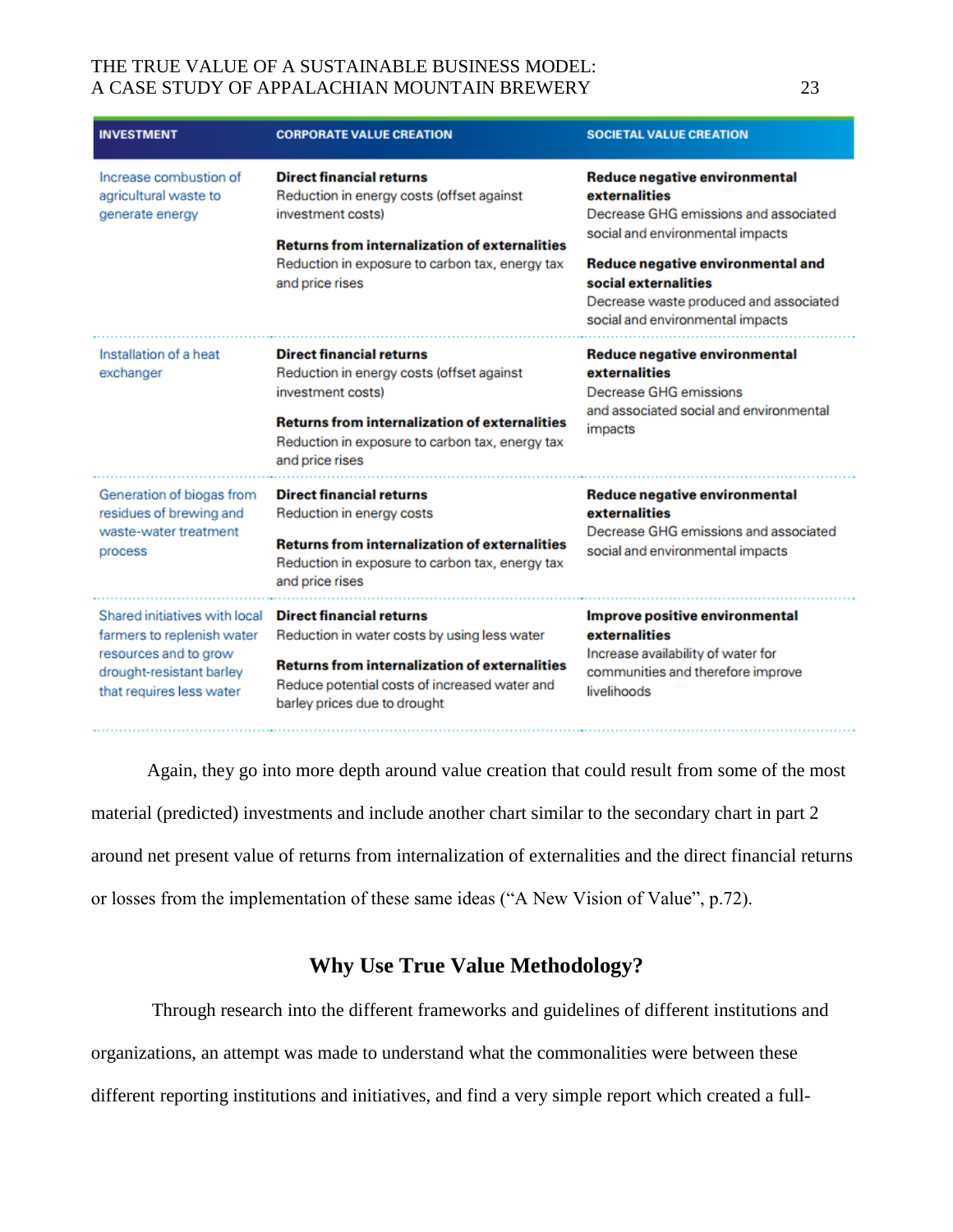picture understanding of the sustainability of a company without too much explanation getting in the way. Though all the different methodologies have shortcomings, KPMG's True Value Methodology captures beautifully the core issues where all the people in these different organizations are focusing. As the quote by Carrie Christopher says, "it's not about your story, it's about your impact." Many of the sustainability reports currently issued by companies read like 10ks; filled with [unaudited] figures that companies get to throw in and legal jargon that makes everything sound great, and the bad things sound like they are going away and getting better. The methodology used here has no place for that.

The True Value Methodology captures well the idea of quantifying the impact of externalities created by a business and that businesses' net effect on the world around them, which seems to be at the core of every different proposed way to report on sustainability. GRI, IIRC, and SASB – they all revolve around the mapping of value created and taken from society in the form of economic, social, and environmental externalities. KPMG's True Value Methodology starts with the financial earnings of a company for a given period of time, presented as (all the money they made) minus (all the money they spent). In theory, the difference should be their profit, and in a perfect world, would also be positive. From this starting point they investigate and quantify in dollars the most material economic externalities as (all positive economic externalities created by the company) minus (all negative economic externalities created by the company). They then do the same with social externalities, and environmental externalities after that. What is left is the "true earnings" of the company. I like to think of it as a karmic income statement. See the chart following this sentence for a generic visualization of the end product a company may have after this methodology is applied to them: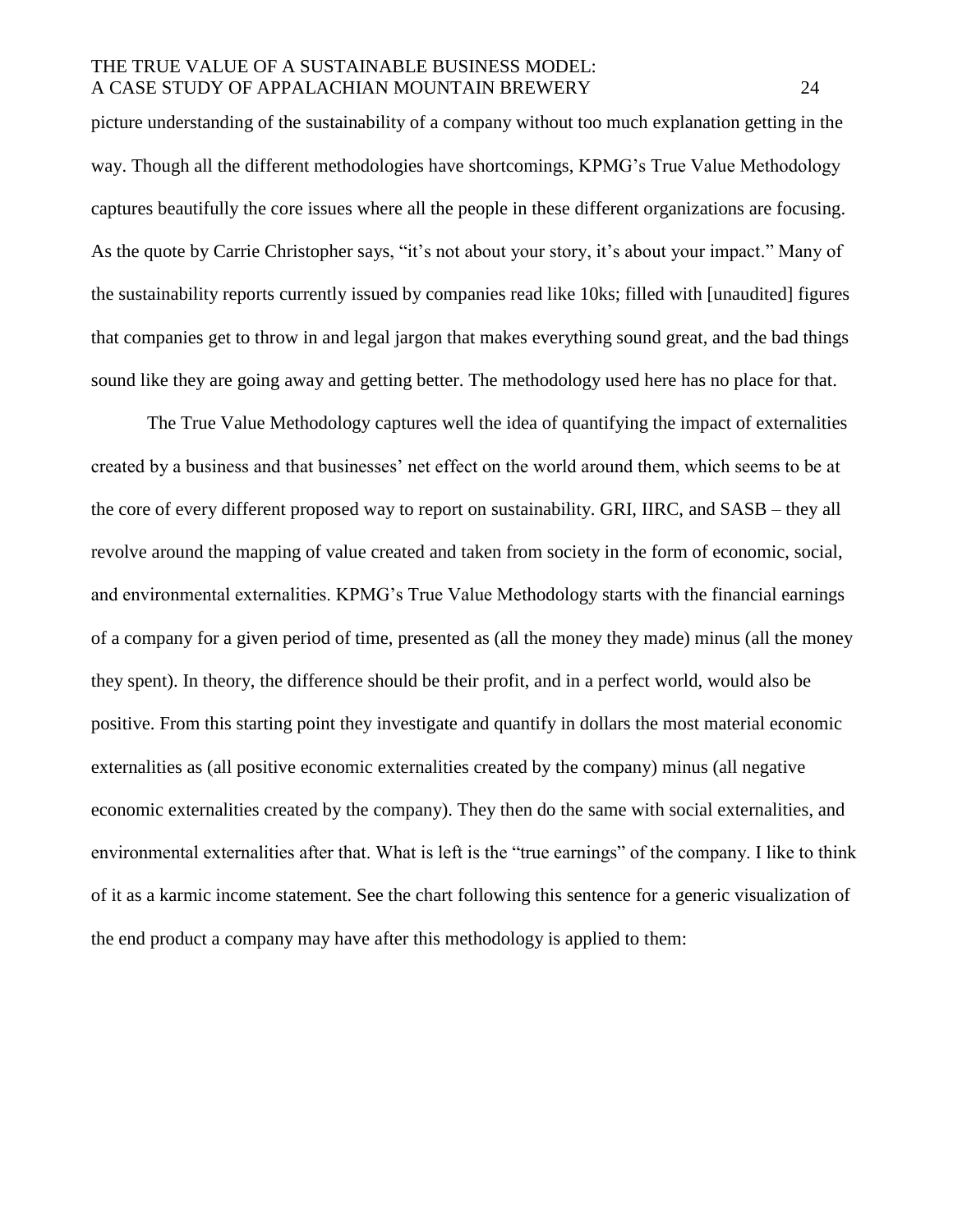

This chart represents the skeleton of sustainability measurement. It is a great place to start for an entity which will show where they can improve their business practices and how it can affect people's lives outside of the direct context of the company.

#### **The Laundry List**

Just as Ashish recommended on the phone, the first thing to do is make note of every externality that AMB may create from their general business practices. For this list, a combination of GRI standards, since they are so exhaustive, and SASB standards, since that is what AMB used in their sustainability report and is also what I believe will become the future benchmark for sustainability reporting, was used. The material externalities which are most relevant to the business practices of AMB are explained in more detail in each section.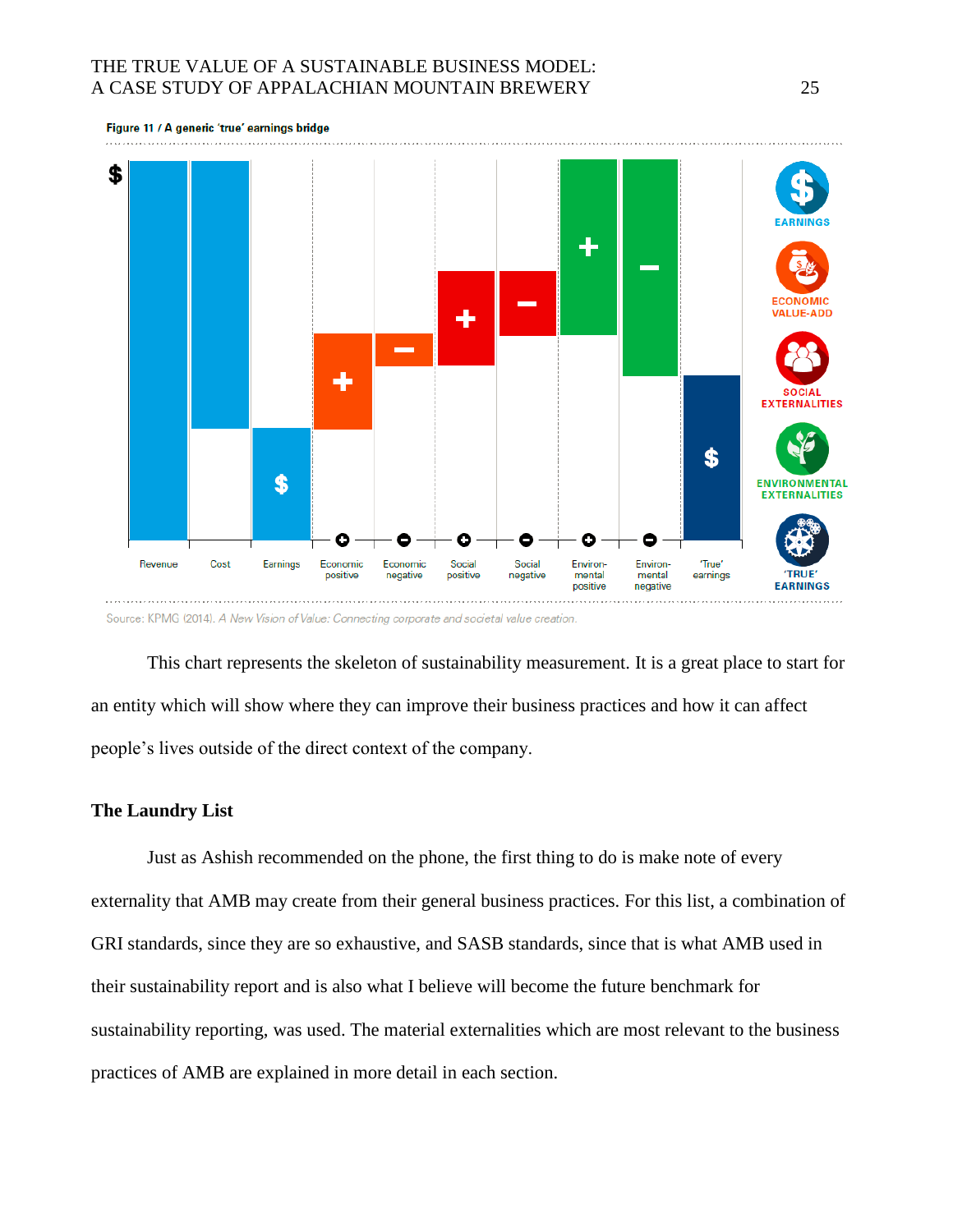#### **Economic**

| <b>Economic</b>                      |                      |  |
|--------------------------------------|----------------------|--|
| <b>Positive</b>                      | <b>Negative</b>      |  |
| <b>Taxes</b>                         | Corruption           |  |
| <b>Employee wages and benefits</b>   | Competition/Monopoly |  |
| <b>Community investments</b>         |                      |  |
| Procurement practices (supply chain) |                      |  |

Investments in the community are a huge part of AMB's reputation. They have an entire separate nonprofit organization set up alongside the brewery as a charity funded partly by AMB and their neighboring food truck for the sole purpose of "investing in the communities it serves." Through this nonprofit, AMB has supported the following organizations: Appalachian Voices, Blood Sweat and Gears, Blue Ridge Conservancy, Blue Ridge Women in Agriculture, Boone Area Cyclists, Boone Film Festival, Camp Healing Waters, Carolina Climbers Coalition, and Children's Hope Alliance, to name a few. Every organization supported is a local, community group. This community investment makes up a large majority of positive economic externalities created by AMB.

#### **Social**

| <b>Social</b>                               |                                |  |
|---------------------------------------------|--------------------------------|--|
| <b>Positive</b>                             | <b>Negative</b>                |  |
| Investment in community infrastructure      | <b>Human Health and Safety</b> |  |
| Investment in health                        | <b>Working conditions</b>      |  |
| Investment in education                     |                                |  |
| Corporate social responsibility initiatives |                                |  |
| Philanthropy                                |                                |  |

Philanthropy is the number one positive social externality by a large amount. It's fairly similar to the community investments economic externality mentioned above, but is much easier to quantify. AMB donates exactly 10% of its net income to charity through the We Can So You Can foundation, and supports all the local organizations and businesses mentioned above, plus many more.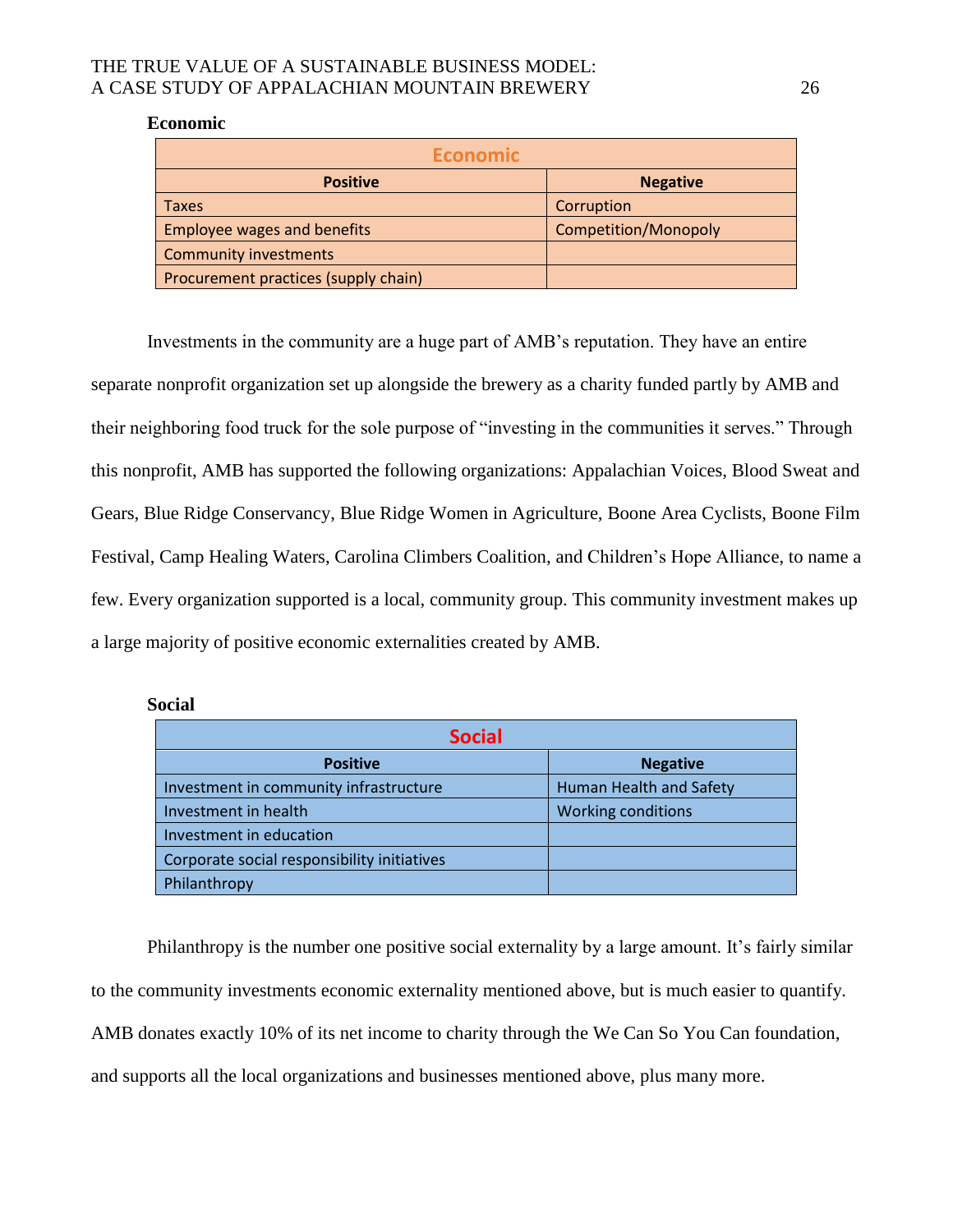Working conditions is probably the most significant negative social externality, because of the challenging hours that bars are open for and the fact that that would make it harder for an individual to have a productive social life or a comfortable family one, especially with school-age children.

| <b>Environmental</b>                      |                                   |  |
|-------------------------------------------|-----------------------------------|--|
| <b>Positive</b>                           | <b>Negative</b>                   |  |
| Renewable materials                       | Non-renewable materials           |  |
| Energy consumption and source             | Energy consumption and source     |  |
| Water volume and source                   | Water use and source              |  |
| Reduction/reuse/recycling/compost efforts | Waste                             |  |
| Use of suppliers by environ. assessment   | <b>Emissions; GHGs and Energy</b> |  |

#### **Environmental**

In the environmental sense, it is tough to get a complete picture of a company's impact without detailed reports indicating usage of natural resources. Any of the externalities related to environmental impact could be positive or negative. Per the sustainability report, it is possible to obtain a fairly comprehensive picture, but what is most relevant is water volume and source, since everything that is not barley, hops, or malt in a beer all has to be water, plus all the other ingredients need water to grow!

AMB's sustainability report starts with electricity use, mentioning 594 gigajoules of purchased grid electricity, 23 of solar, 262 of propane, and 1185 of natural gas. That means almost 4% of their electricity is renewable, and around 1% of their total energy consumption.

The report next mentions water. AMB used 266 gallons of water per barrel of beer this year, over twice last year's amount. They mention, however, the start of a cidery business, and the fact that water could be used for many business activities other than brewing beer.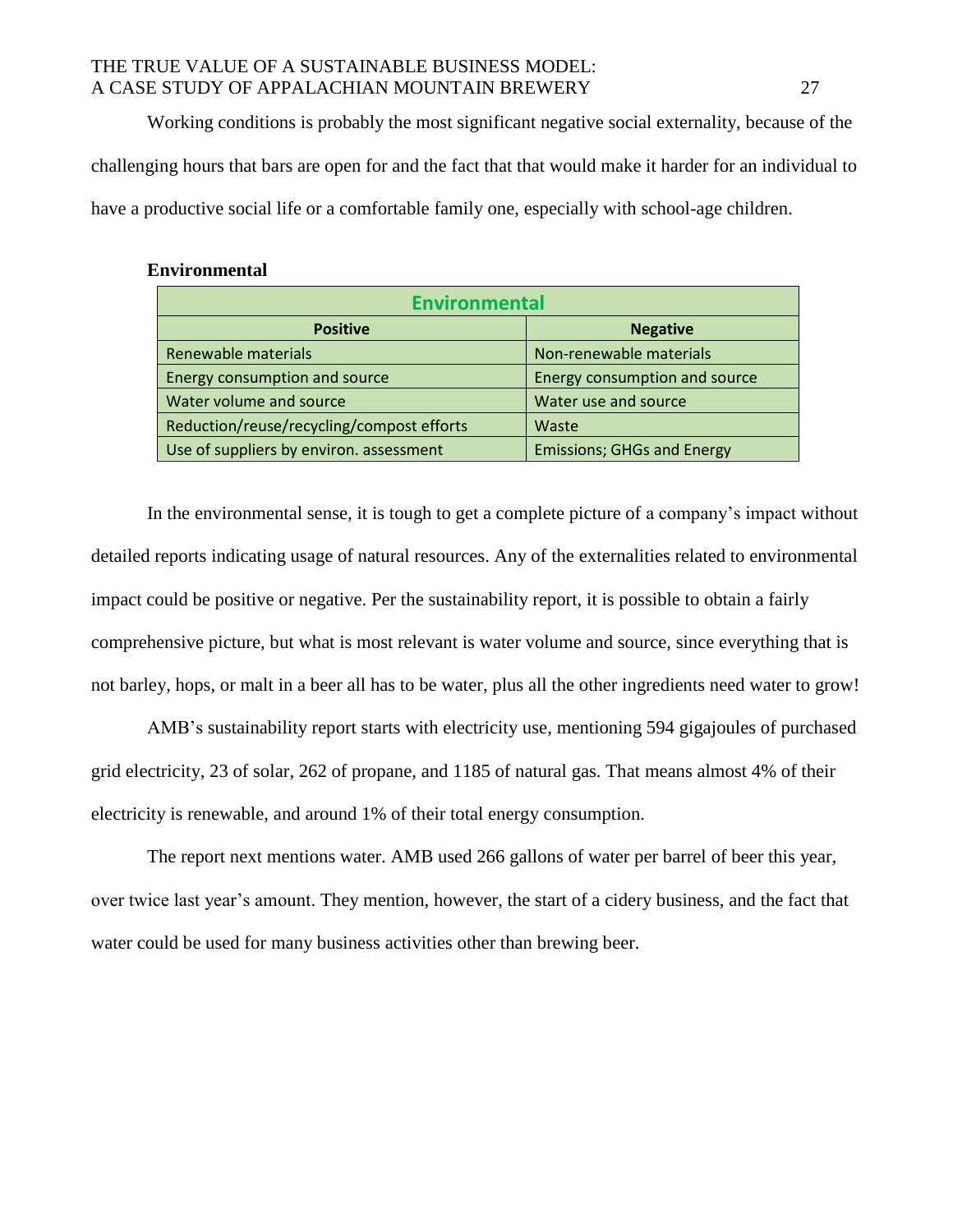#### **Summary**

Appalachian Mountain Brewery's conscious effort to make decisions that align with their sustainable business model does create societal value; economically, socially, and environmentally. Though there are many challenges in the accounting for and reporting of sustainability and its business impacts, AMB is on the right track by using the Sustainability Accounting Standards Board's guidance around metrics and key performance indicators to use in their disclosures. In the future, the SASB may have enough authority to become the overarching standard for sustainability reporting, and will declare it a legal requirement of companies to issue, possibly even in their 10k's, a standard report on their sustainable performance. This will add another dimension to a company's appearance as a worthy investment decision, and should be the true ignition (or the battery-powered equivalent) of a vehicle for change that we start to see in the world which businesses will lead toward a more sustainable future.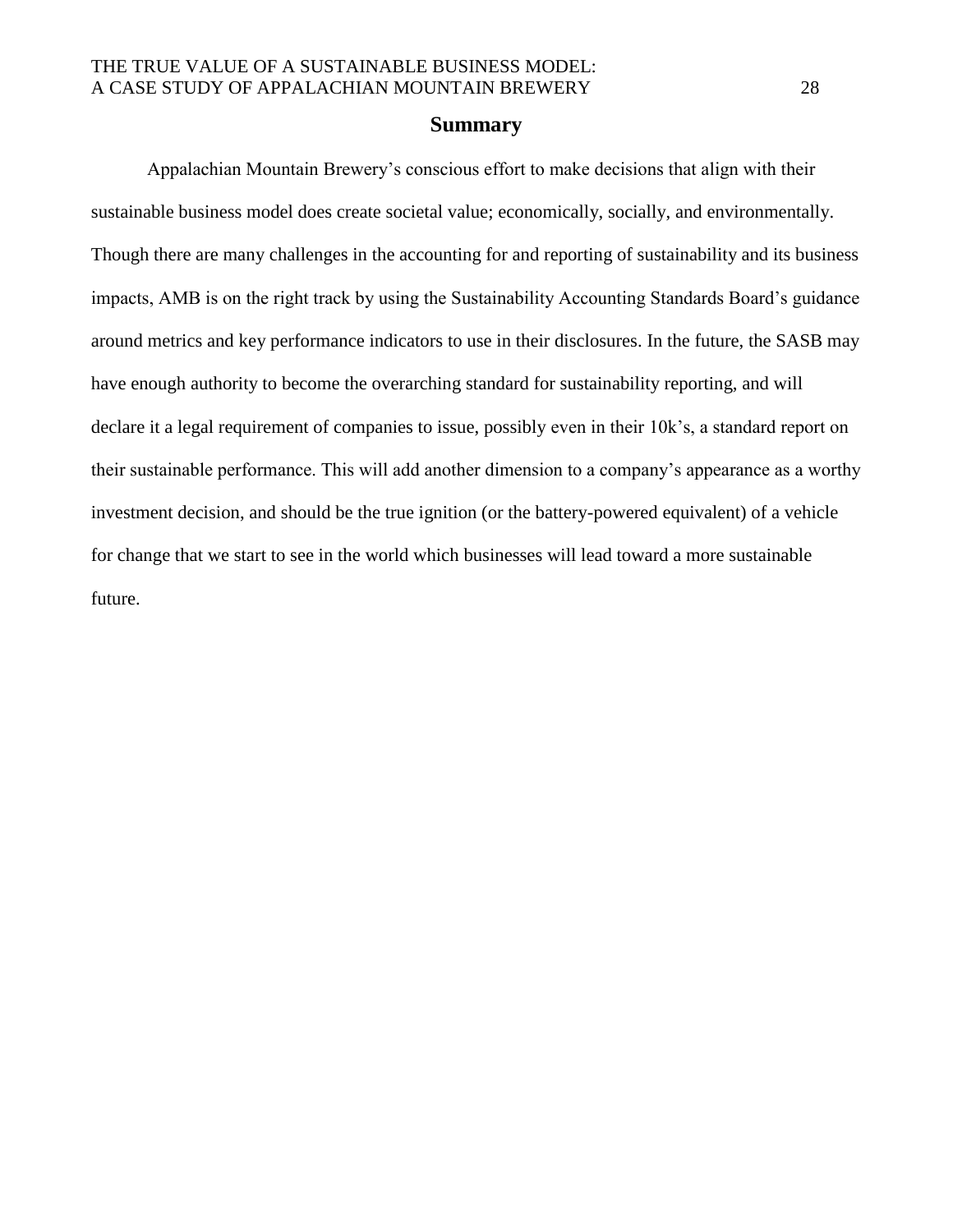### **Conclusion**

As a result of this research, Appalachian Mountain Brewery gains a better understanding of where the work they do creates value in the community and world around them. I have a better understanding of how to cope with the evolution of an idea, and grow with its changing purpose. I also have a better understanding of how to efficiently research topics, stay on target with goals, and stay open to feedback throughout. I accomplished a gainful understanding of what I set out to learn more about, and have contributed to the body of knowledge around this topic in a way which people who come after me to do similar work should find beneficial. All this accomplished my objective in a way I feel is very wholesome. I was able to research a topic which, upon reflection, does have meaning, is important, and ties very closely to my major area of study, which is accounting. I hope that I am able to carry forward some of this knowledge into my career, and make a difference in the accounting for sustainability in the capital markets.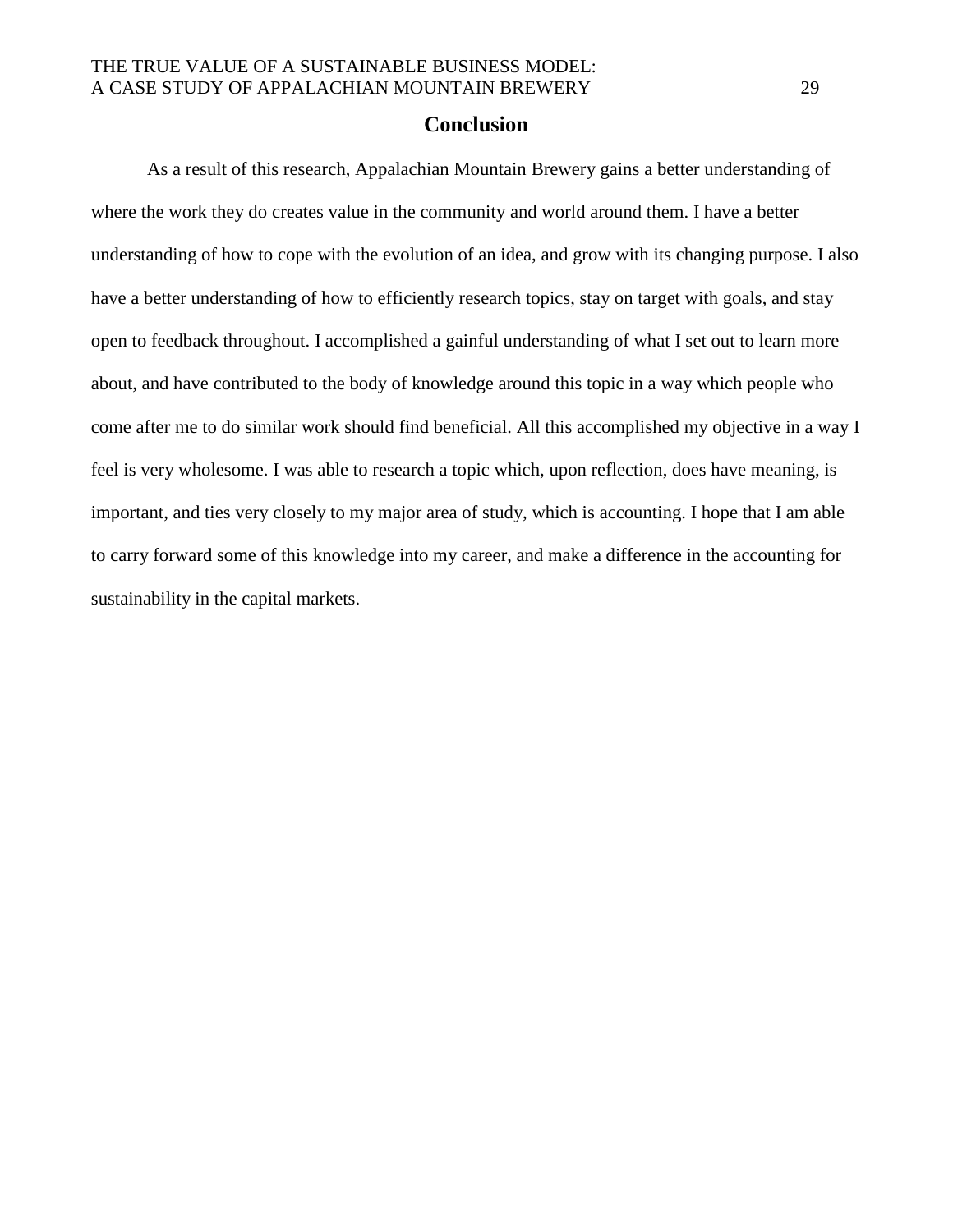# **References**

- AMB. (2015). Appalachian Mountain Brewery Sustainability Report. Retrieved September, 2016, from http://appalachianmountainbrewery.com/sites/all/modules/custom/amb\_core/modules/amb\_ho me/files/AMB\_Sustainability\_Report\_2015.pdf
- Ayers, A. (2011, March 15). Why Your Company Should Produce a Sustainability Report Blog | SustainAbility. Retrieved September 21, 2016, from http://www.sustainability.com/blog/whyyour-company-should-produce-a-sustainability-report
- Bartels, W. (2014, November 3). The essentials of materiality assessment. Retrieved September 21, 2016, from https://home.kpmg.com/xx/en/home/insights/2014/10/materiality-assessment.html
- Fields, B. J. (2016, July 1). re: concept release on business and financial disclosure required by regulation S-K. Retrieved from https://www.sec.gov/comments/s7-06-16/s70616-25.pdf
- Friend, A., & Longon, B. (2011, April). "U.S. Supreme Court Holds Statistically Insignificant Information can be "Material" Under Federal Securities Law" Retrieved September 21, 2016, from http://www.joneswalker.com/news-publications-677.html
- G. (2014, April). In-Depth: Sustainability Reporting. Retrieved September, 2016, from http://www.glasslewis.com/assets/uploads/2014/03/In-Depth-Sustainability-Reporting-2014.pdf
- G. (2016, March). In Depth: Sustainability Reporting. Retrieved September, 2016, from http://www.glasslewis.com/wp-content/uploads/2016/03/2016-In-Depth-Sustainability-Report.pdf
- In, B. O. (today). HOPS Income Statement | Balance Sheet | Cash Flow | APPALACHIAN MOUNTAIN Stock - Yahoo Finance. Retrieved September 21, 2016, from https://finance.yahoo.com/quote/hops/financials?ltr=1
- K. (2014). A New Vision of Value. Retrieved September, 2016, from http://www.kpmg.com/ZA/en/IssuesAndInsights/ArticlesPublications/Risk-Compliance/Documents/KPMG\_ANewVisionofValue\_web.pdf
- Kueller, A. (2015, January 13). 4 Reasons Why Corporate Sustainability Reporting Might Be a Waste of Time — Strategic Sustainability Consulting. Retrieved from http://www.sustainabilityconsulting.com/blog/2015/1/13/4-reasons-why-corporatesustainability-reporting-might-be-a-waste-of-time
- Leinaweaver, J. (2015, January 6). Is corporate sustainability reporting a great waste of time? | Guardian Sustainable Business | The Guardian. Retrieved from https://www.theguardian.com/sustainable-business/2015/jan/06/corporate-sustainabilityreporting-waste-time